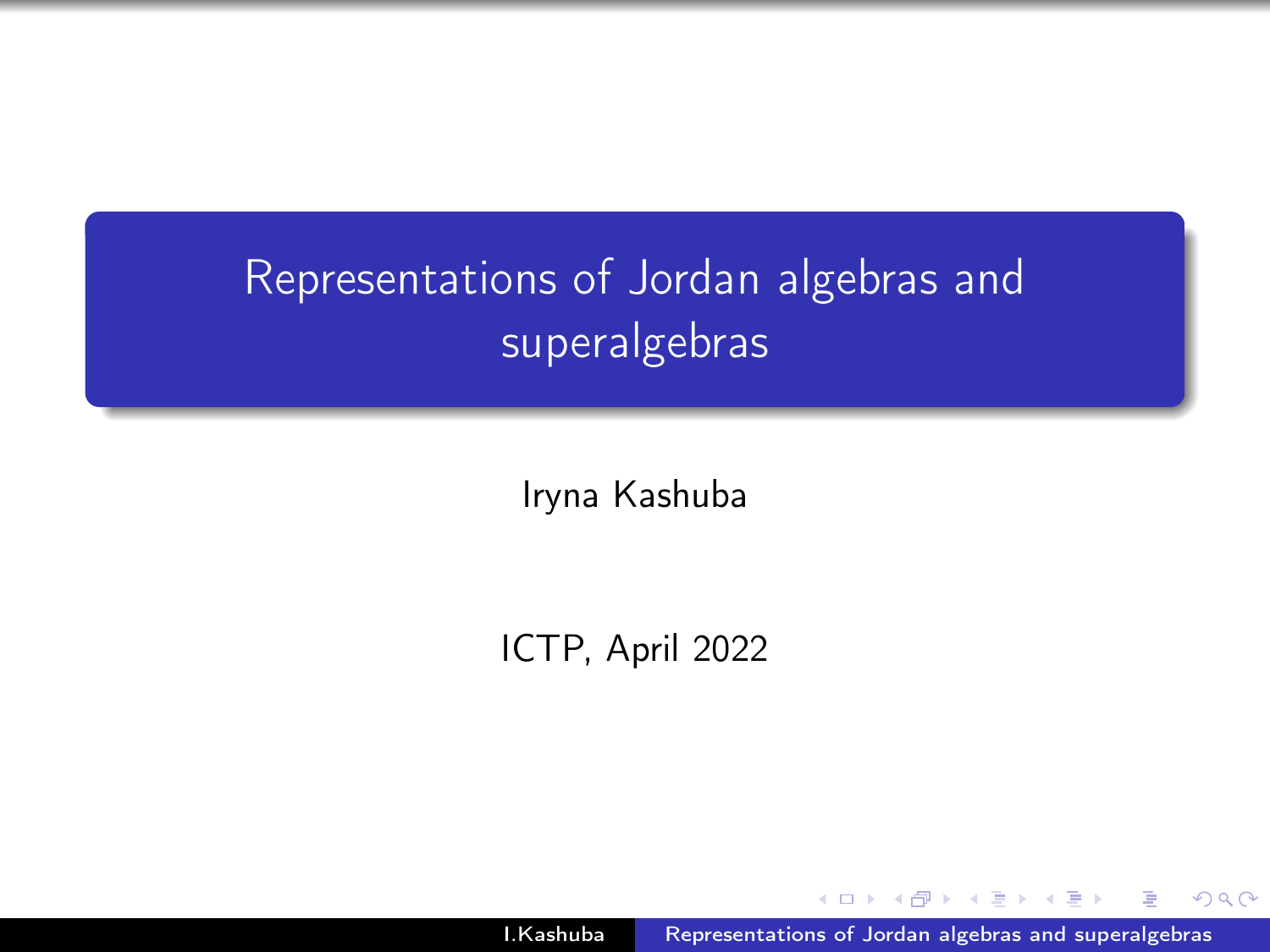Let **k** be an algebraically closed field of char 0.

**Definition** 

A **Jordan algebra** is a commutative **k**-algebra  $(J, \cdot)$  satisfying

$$
(x2 \cdot y) \cdot x = x2 \cdot (y \cdot x) \quad x, y \in J.
$$

Any associative **k**-algebra A gives rise to a Jordan algebra  $A^+$  under symmetric multiplication

$$
x \cdot y = \frac{1}{2}(xy + yx)
$$

A Jordan algebra is called special if it can be realized as a Jordan subalgebra of some  $\mathcal{A}^+$ .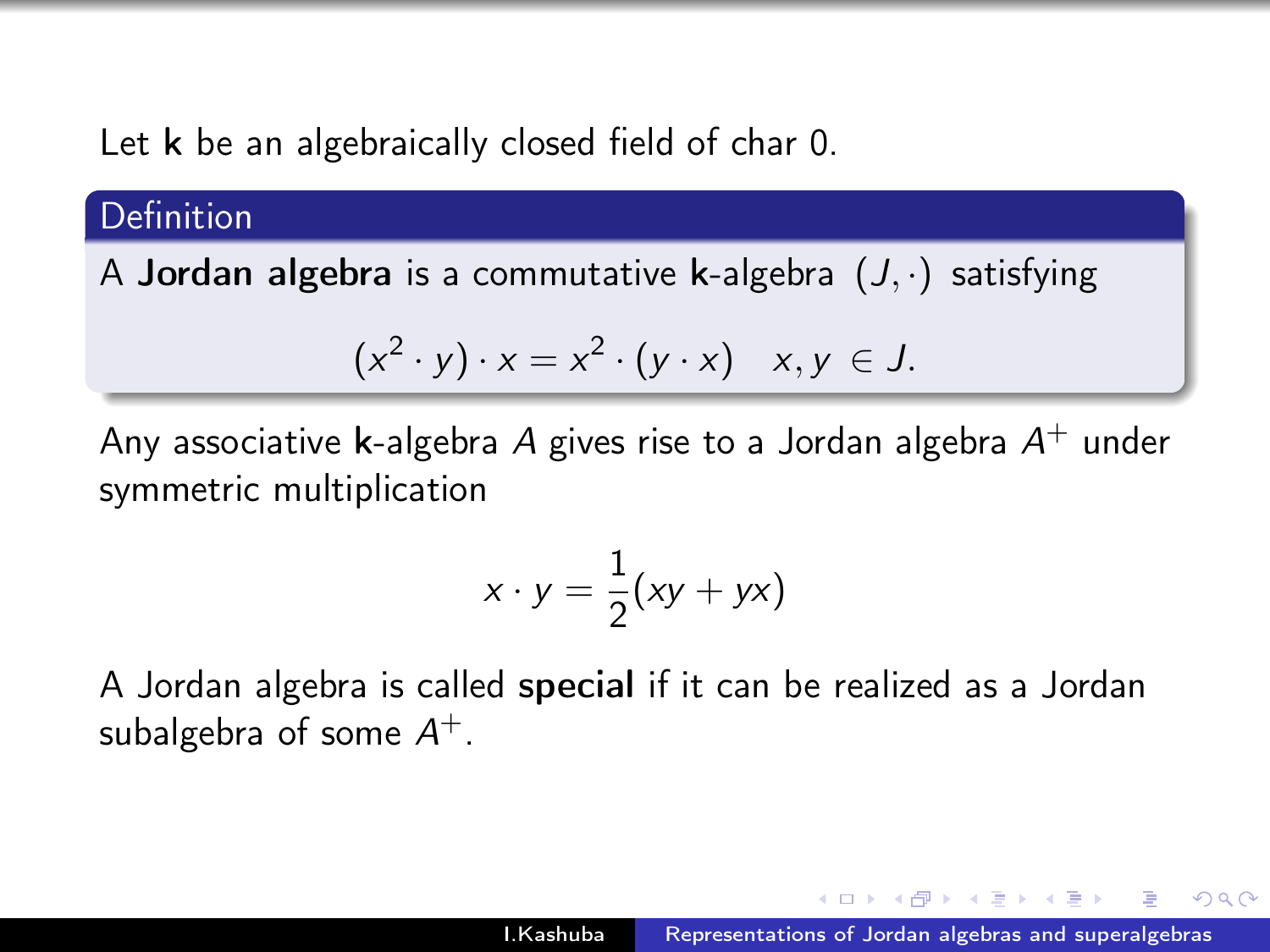#### Example (Two types of special algebras)

- Let  $(A, \star)$  be an associative algebra with involution. The subspace of hermitian elements  $H(A,\star)=\{x^\star=x\,|\,x\in A\}$ forms a special Jordan algebra.
- $\bullet$  Let f be symmetric bilinear form on vector space V dim  $V \geq 2$ . The space  $J(V, f) = k1 \oplus V$  becomes a Jordan algebra (called Jordan algebra of Clifford type) by making 1 act as a unit and defining  $v \cdot w = f(v, w)1$ ,  $v, w \in V$ .  $J(V, f)$  is special since we have one-to-one mapping

$$
J(V, f) \to C(V, f)
$$

$$
\alpha 1 + v = \alpha 1 + v + R,
$$

where  $C(V, f) = T(V)/R$  is the Clifford algebra of V relative to f,  $R = \langle v \otimes v - f(v, v)1 | v \in V \rangle$ .

 $\mathcal{A}$  and  $\mathcal{A}$  in the set of  $\mathbb{R}^n$  is a set of  $\mathbb{R}^n$  is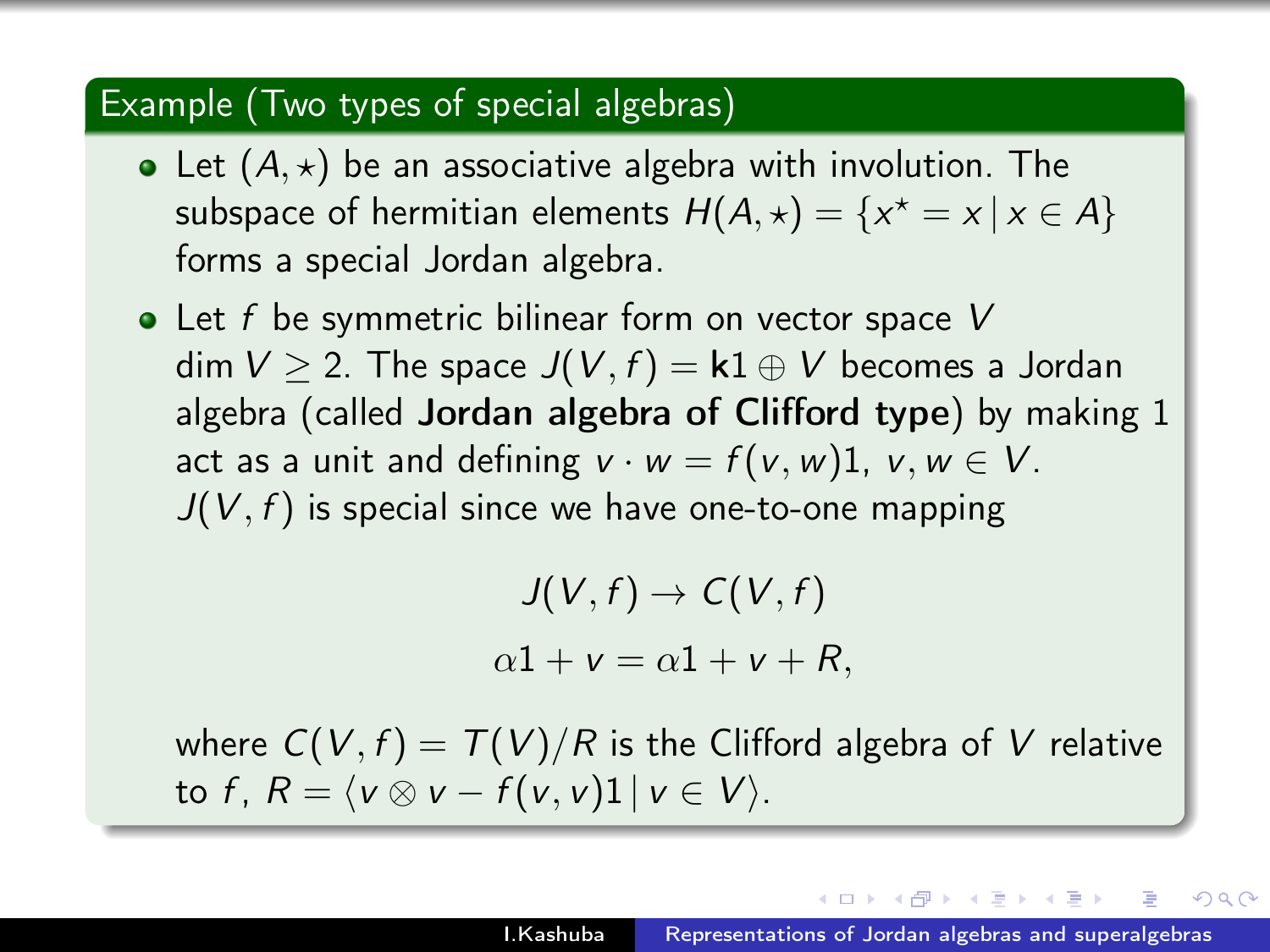### Representations

Suppose M is a k-vector space with  $l : (a, m) \rightarrow am$ , r :  $(a, m) \rightarrow ma$ , define a product on  $\Omega = J \oplus M$ 

$$
(a_1+m_1)\circ(a_2+m_2)=a_1\cdot a_2+a_1m_2+m_1a_2.
$$

### **Definition**

M is a **Jordan bimodule** for  $J \Leftrightarrow \Omega = (\Omega, \circ)$  is a Jordan algebra. Equivalently a linear map  $\rho: J \to \text{End}_k M$ ,  $\rho(a) m = am$  defines a (bi)representation if for all  $a, b \in J$ 

<span id="page-3-0"></span>
$$
[\rho(a), \rho(a \cdot a)] = 0,
$$
  
2\rho(a)\rho(b)\rho(a) + \rho(a^2 \cdot b) = 2\rho(a)\rho(a \cdot b) + \rho(b)\rho(a^2) (1)

J-bimod is equivalent to U-mod, where  $U = U(J)$ , the universal multiplication envelope.  $U(J) = T(J)/R$ , where R is an ideal generated by [\(1\)](#page-3-0).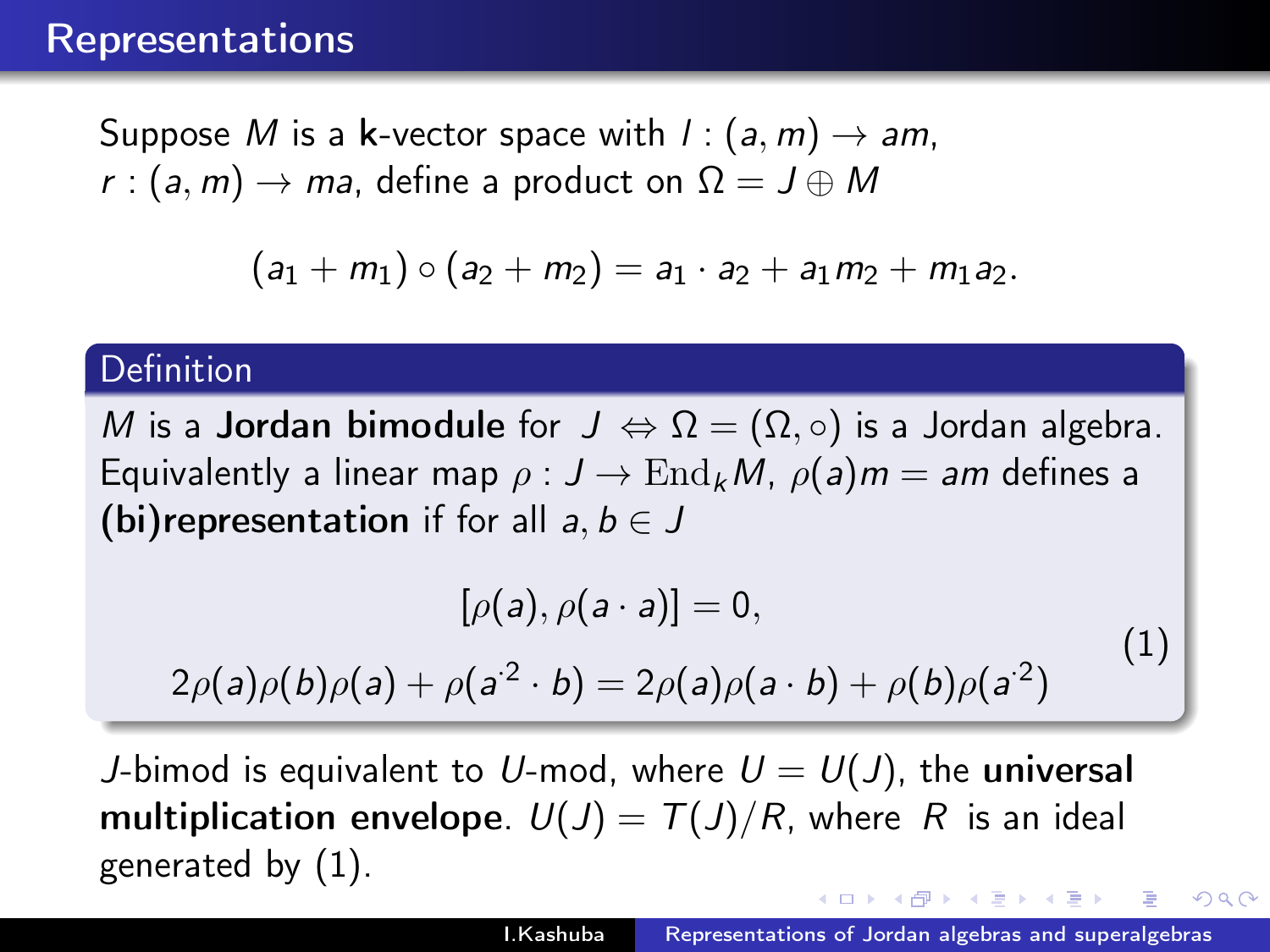Jacobson has shown the following

- **1** If dim<sub>k</sub> $J < \infty$   $\Rightarrow$  dim<sub>k</sub> $U(J) < \infty$ .
- **2** For any finite-dimensional simple  $J$  its  $U(J)$  is finite-dimensional semi-simple.
- **3** if *J* has an identity element *e*

$$
U(J)=\mathsf{k}\oplus S_1(J)\oplus U_1(J),
$$

where  $\mathbf{k} \oplus S_1(\mathbf{J}) = S(\mathbf{J}) = T(\mathbf{J})/\langle ab + ba - 2a \cdot b \rangle$  the special universal envelope of J.

$$
\begin{array}{ccc}J\text{-mod}\simeq J\text{-mod}_0\oplus J\text{-mod}_{\frac{1}{2}}\oplus J\text{-mod}_1,\\ \text{$e$ acts as} & 0 & \frac{1}{2} & 1\\ J\text{-mod}_{\frac{1}{2}}\simeq S(J)\text{-mod}, & J\subset S(J)^+\Longleftrightarrow J\text{ is special}\end{array}
$$

*向* ▶ ( ヨ ) ( ヨ )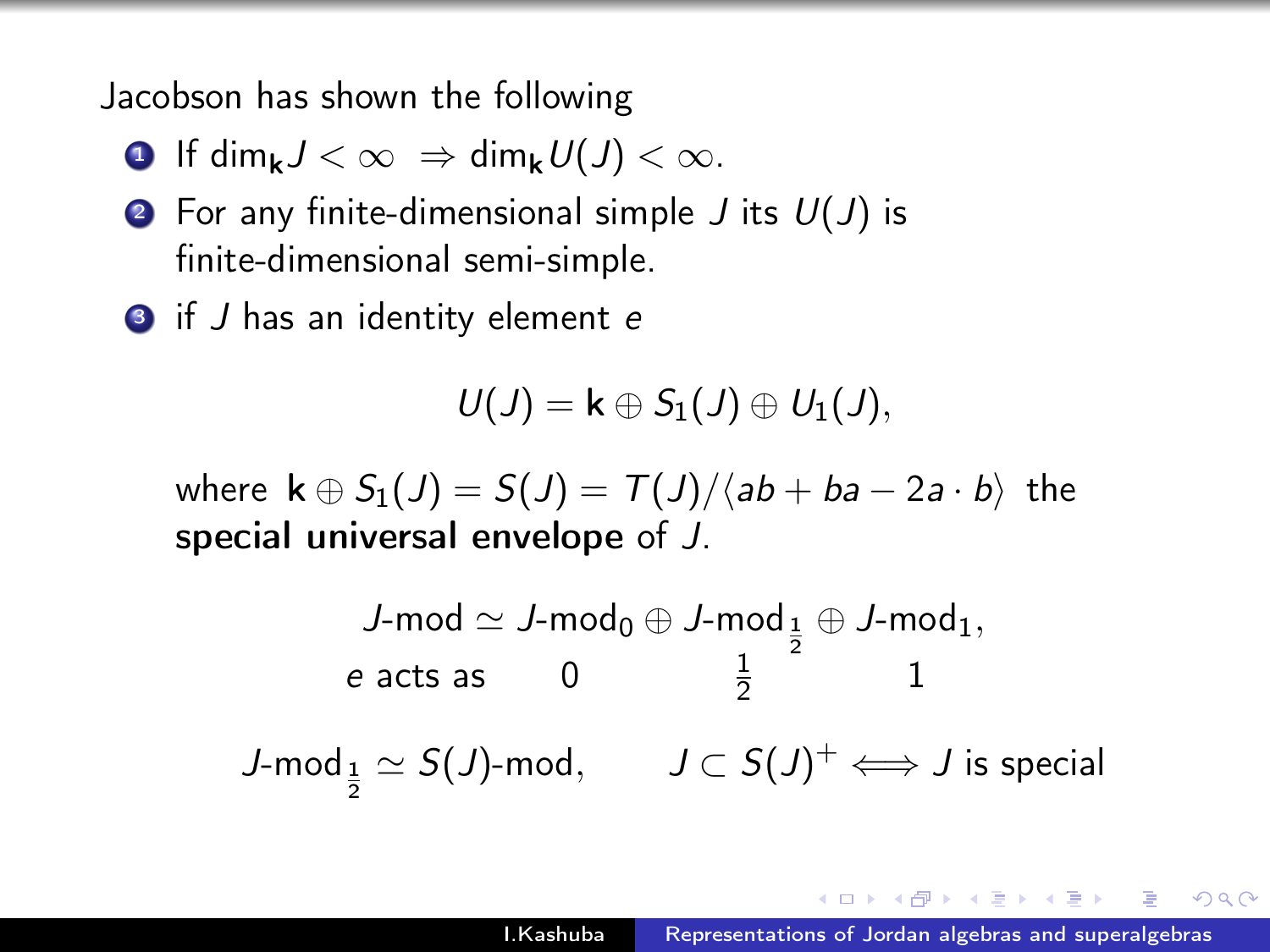Albert's classification of simple finite-dimensional Jordan algebras:  $deg = 1$  k

 $deg = 2$   $J(f, n) := J(V, f)$ , where f is non-degenerate.

 $deg \geq 3$  H<sub>n</sub>(C),  $n \geq 3$ , (C,  $\tau$ ) composition algebra of dimension 1, 2, 4 for  $n > 4$ , and 1, 2, 4, 8 for  $n = 3$ .

$$
deg = 2: S_1(J) \simeq C(V, f) \text{ and } U_1(J) \simeq T(V)/R_M,
$$
  
\n
$$
R_M = \langle u \otimes v \otimes u - f(u, v)u \, | \, u, v \in V \rangle,
$$

|                | $S_1(J)$                  | $U_1(J)$                                                                                                                                                         |
|----------------|---------------------------|------------------------------------------------------------------------------------------------------------------------------------------------------------------|
| J(f, n)        | $M_{2^n}$                 | $\bigoplus_{S} M_S$                                                                                                                                              |
| $n$ is even    |                           | $s = \binom{n+1}{1}, \binom{n+1}{3}, \ldots, \binom{n+1}{n+1}$                                                                                                   |
| J(f, n)        | $M_{2^{n-1}}+M_{2^{n-1}}$ |                                                                                                                                                                  |
| $n = 2\nu - 1$ |                           | $M_{\frac{1}{2} {n+1 \choose \nu}} \oplus M_{\frac{1}{2} {n+1 \choose \nu}} \oplus s M_s$<br>$s = {n+1 \choose 0}, {n+1 \choose 1}, \ldots, {n+1 \choose \nu-1}$ |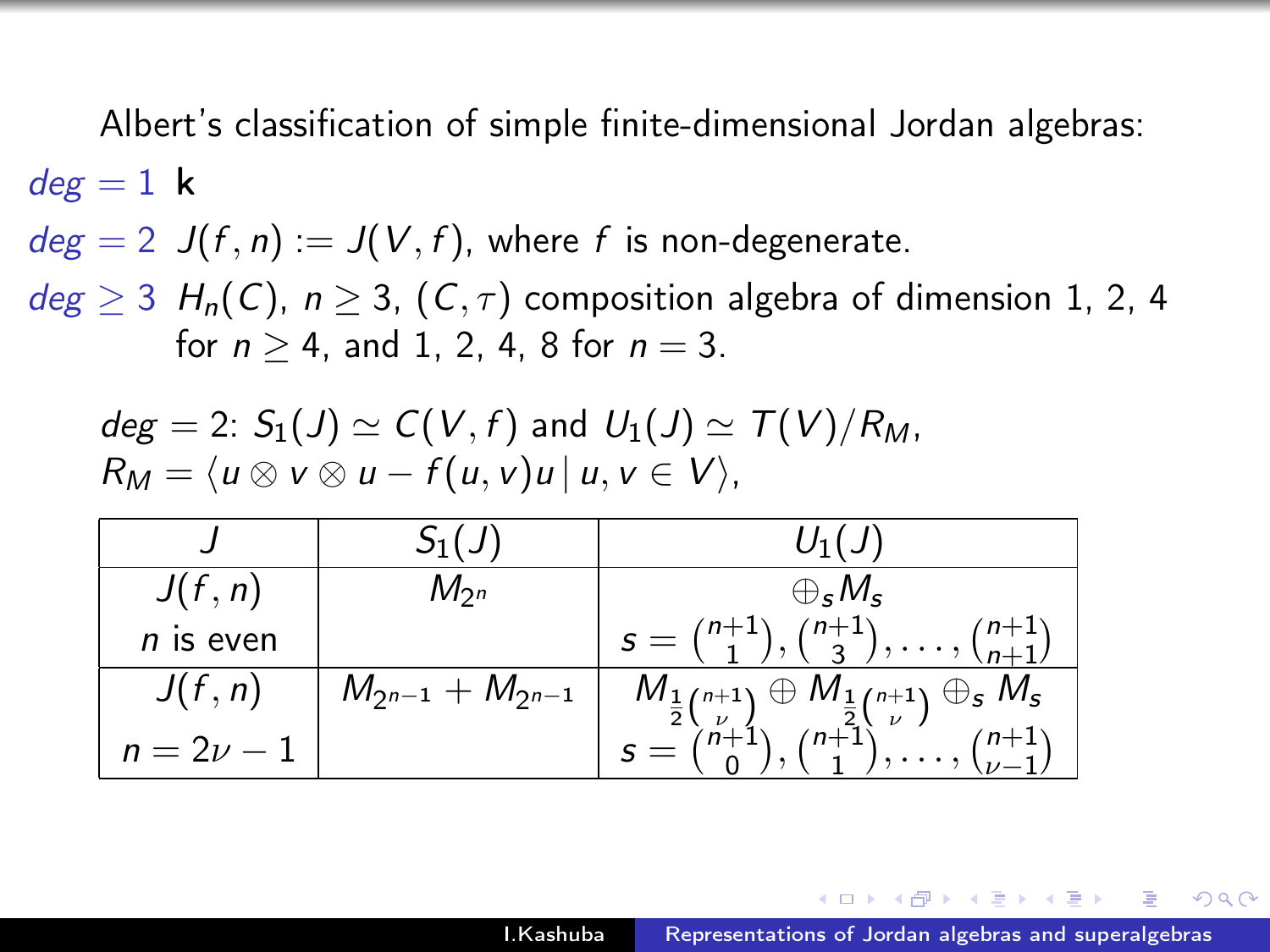$deg \geq 3$ : If C is associative  $S_1(H_n(C)) \simeq M_n(C)$ . There is a functor  $\mathcal{H}_n$ :  $(C, \tau)$ -bimod  $\rightarrow H_n(C)$ -mod.

|                                | $S_1(J)$         | $U_1(J)$                                                        |
|--------------------------------|------------------|-----------------------------------------------------------------|
| $H_n(\mathbf{k})$              | $M_n$            | $M_{n(n+1)} \oplus M_{n(n-1)}$                                  |
| $H_n(\mathsf{k} + \mathsf{k})$ | $M_n \oplus M_n$ | $M_{n^2}\oplus M_{\frac{n(n+1)}{2}}\oplus M_{\frac{n(n+1)}{2}}$ |
|                                |                  | $\oplus M_{\underline{n(n-1)}} \oplus M_{\underline{n(n-1)}}$   |
| $H_n(M_2(\mathbf{k}))$         | $M_{2n}$         | $M_{n(2n-1)} \oplus M_{n(2n+1)}$                                |
|                                |                  | $M_{27}$                                                        |

伊 ▶ (三 )

→ 三  $\sim$ 性  $QQ$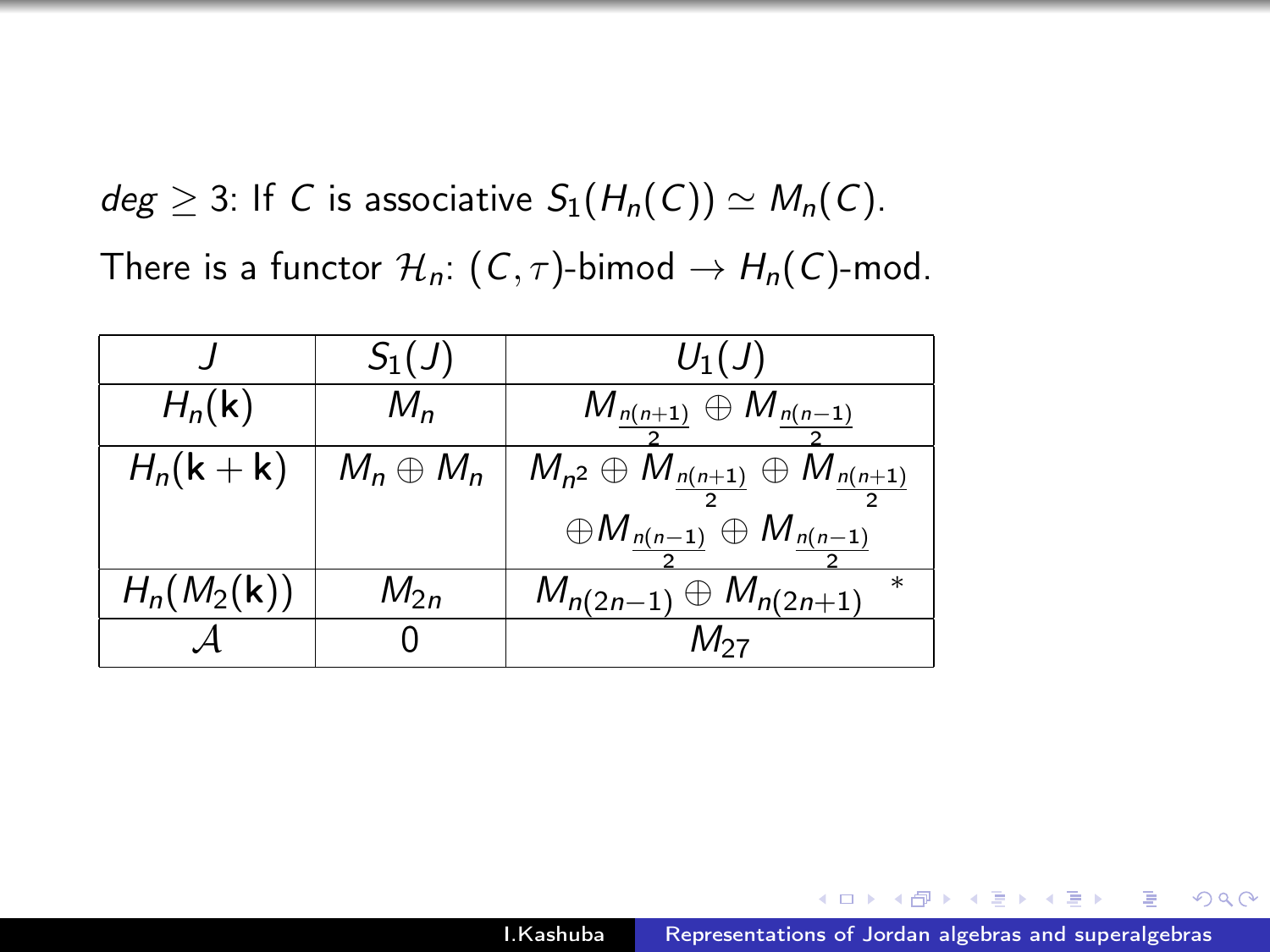$S_1(J)$  for deg $J > 3$  were described in K., Ovsienko S., Shestakov I., Representation type of Jordan algebras, 2011

Quivers  $Q(S_1(J))$  were constructed using generalization of functor  $\mathcal{H}_n$ . It was shown that

$$
Rad^2S_1(J)=0.
$$

For finite dimensional associative A,  $Rad^2A = 0$ , A is of finite (tame) representation type  $\Longleftrightarrow$  the quiver double  $D(Q(A))$  is a disjoint union of oriented Dynkin diagrams (extended Dynkin diagrams).

A & Y B & Y B & T

 $\Omega$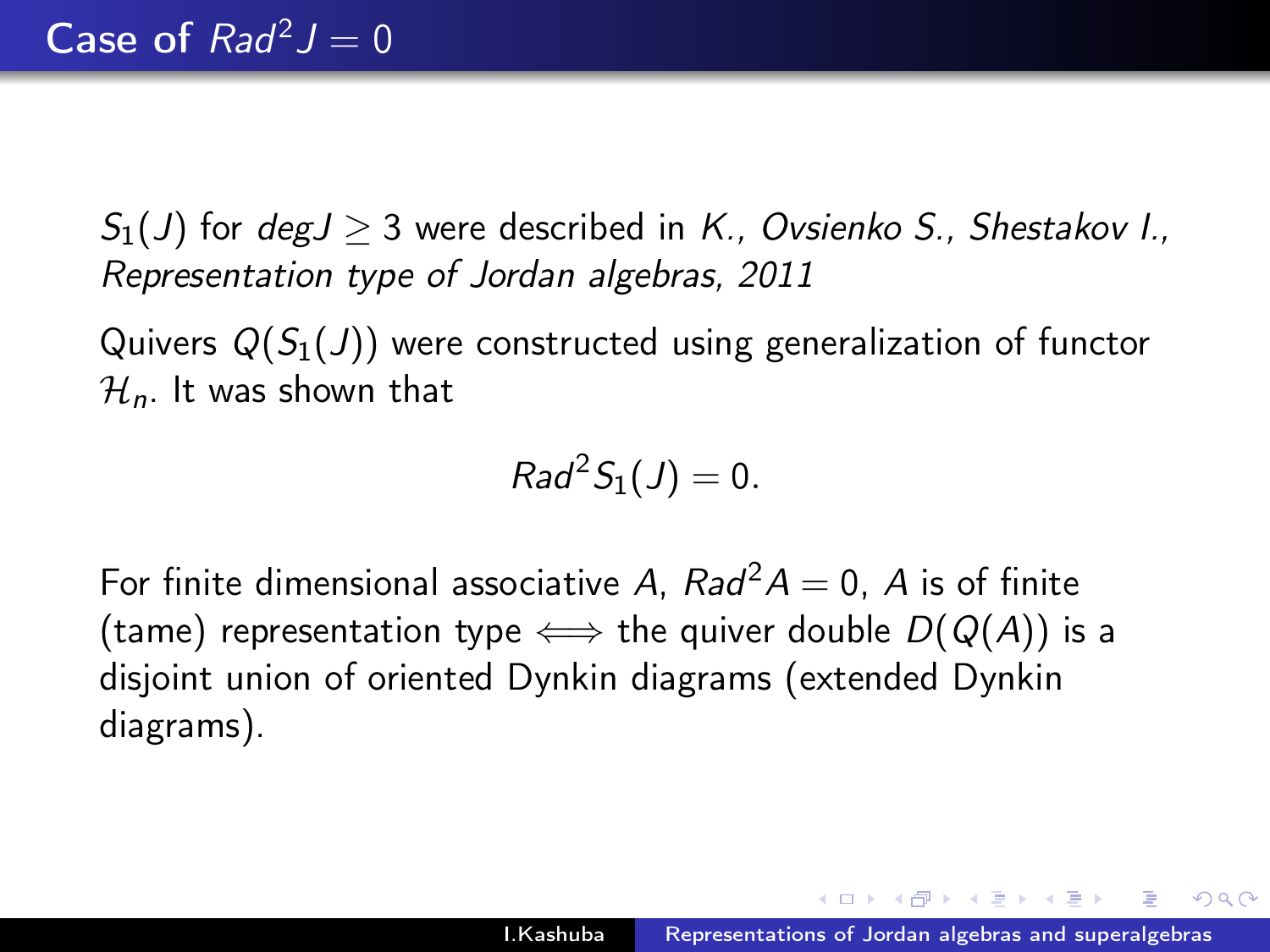A short grading of g is a Z-grading of the form  $\mathfrak{g} = \mathfrak{g}_{-1} \oplus \mathfrak{g}_0 \oplus \mathfrak{g}_1$ . Let P be the commutative bilinear map on J:  $P(x, y) = x \cdot y$ . We associate to  $J$  a Lie algebra with short grading

$$
Lie(J)=\mathfrak{g}_{-1}\oplus \mathfrak{g}_0\oplus \mathfrak{g}_1.
$$

Put 
$$
\mathfrak{g}_{-1} = J
$$
,  $\mathfrak{g}_0 = \langle L_a, [L_a, L_b] | a, b \in J \rangle$ ,  $\mathfrak{g}_1 = \langle P, [L_a, P] | a \in J \rangle$   $\bullet$   $[L, x] = L(x)$  for  $x \in \mathfrak{g}_{-1}$ ,  $L \in \mathfrak{g}_0$ ;

• 
$$
[B, x](y) = B(x, y)
$$
 for  $B \in \mathfrak{g}_1$  and  $x, y \in \mathfrak{g}_{-1}$ ;

•  $[L, B](x, y) = L(B(x, y)) - B(L(x), y) - B(x, L(y))$  for any  $B \in \mathfrak{g}_1$ ,  $L \in \mathfrak{g}_0$  and  $x, y \in \mathfrak{g}_{-1}$ .

Then  $g = Lie(J)$  is Lie algebra and is called the Tits-Kantor-Koecher (TKK) construction for J.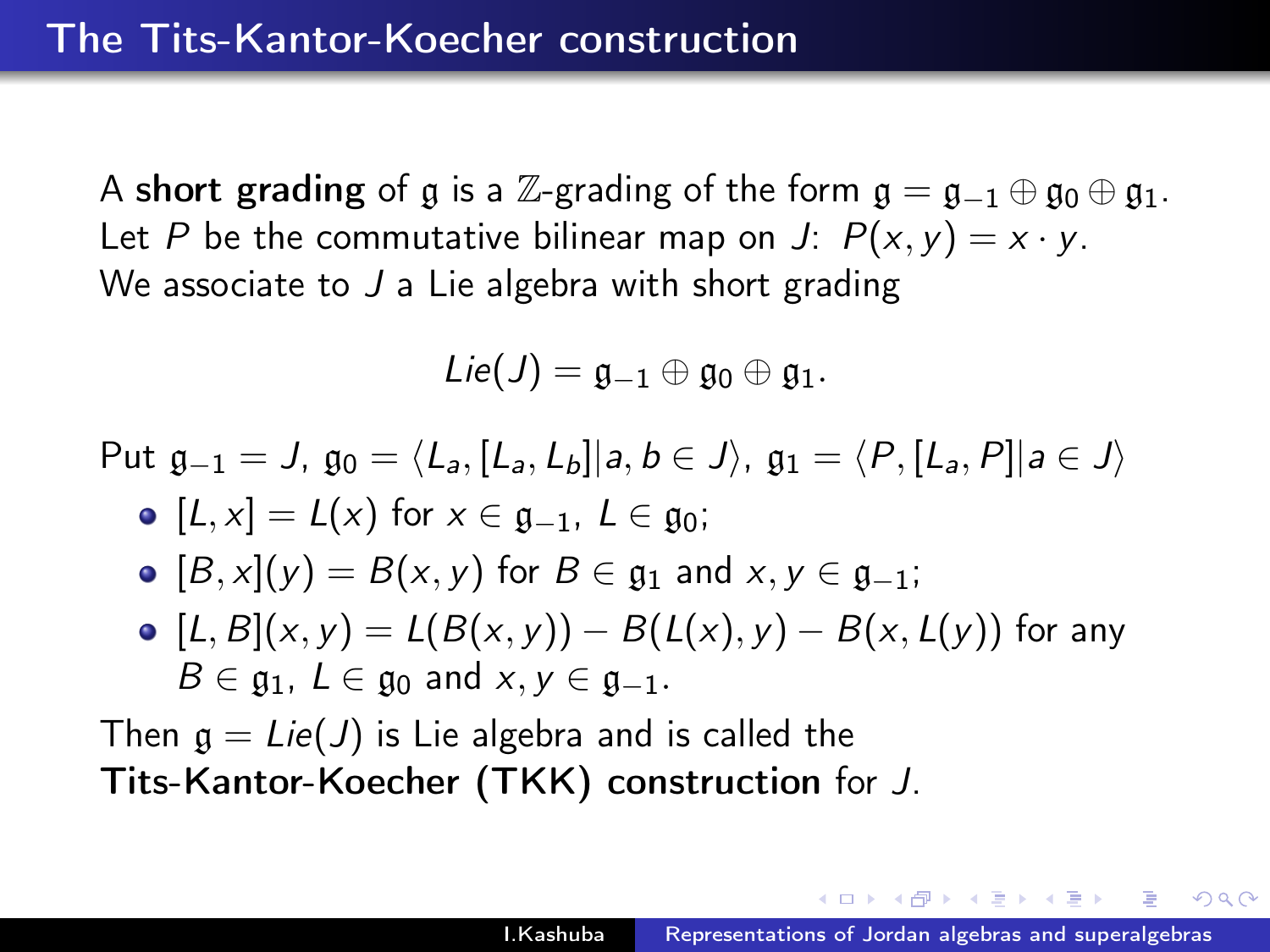A short subalgebra of g is an  $\mathfrak{sl}_2$  subalgebra spanned by e, h, f such that the eigenspace decomposition of *ad h* defines a short grading on g.

For any J with identity e consider in  $Lie(J)$ 

$$
h_J = -L_e
$$
,  $f_J = P$ , then  $\alpha_J = \langle e, h_J, f_J \rangle$ 

defines short subalgebra of  $Lie(J)$ .

Let  $\mathfrak{g} = \mathfrak{g}_{-1} \oplus \mathfrak{g}_0 \oplus \mathfrak{g}_1$  be the  $\mathbb{Z}_2$ -graded Lie algebra,  $p \in \mathfrak{g}_1$ . For any  $x, y \in \mathfrak{g}_{-1}$  set

$$
x \cdot y = [[p, x], y]
$$

then  $Jor(g) := (g_{-1}, \cdot)$  is a Jordan algebra.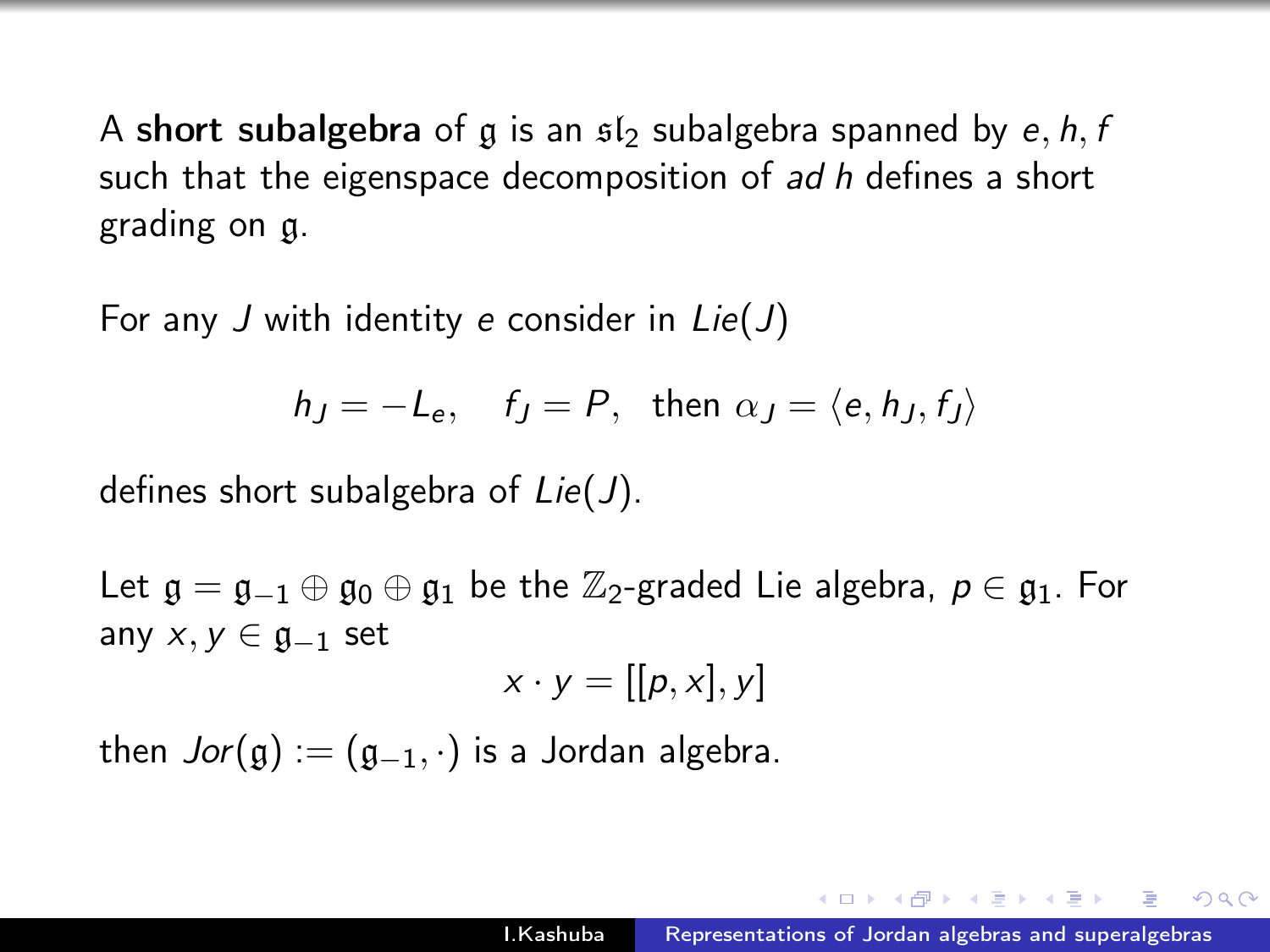Relations between J-mod and  $g = TKK(J)$ -modules? We define two adjoint functors Jor and Lie between J-mod and g-modules admitting a short grading.

Not every J-module can be obtained from a g-module by application of Jor: one has to consider  $\hat{a}$  the universal central extension of g.

Let  $\mathcal S$  (resp.  $\mathcal S_{\rm \underline 1}$ ) be the category of  $\hat{\mathfrak g}$ -modules  $M$  such that the action of  $\alpha_J$  induces a short grading on  $M$  (resp. a grading of length 2, namely  $M_{-\frac{1}{2}}\oplus M_{\frac{1}{2}}).$ 

$$
\begin{array}{c}J\text{-mod}_{\frac{1}{2}}\simeq{\mathcal S}_{\frac{1}{2}}\\J\text{-mod}_0\oplus J\text{-mod}_1\leftrightarrow{\mathcal S}\end{array}
$$

 $\Omega$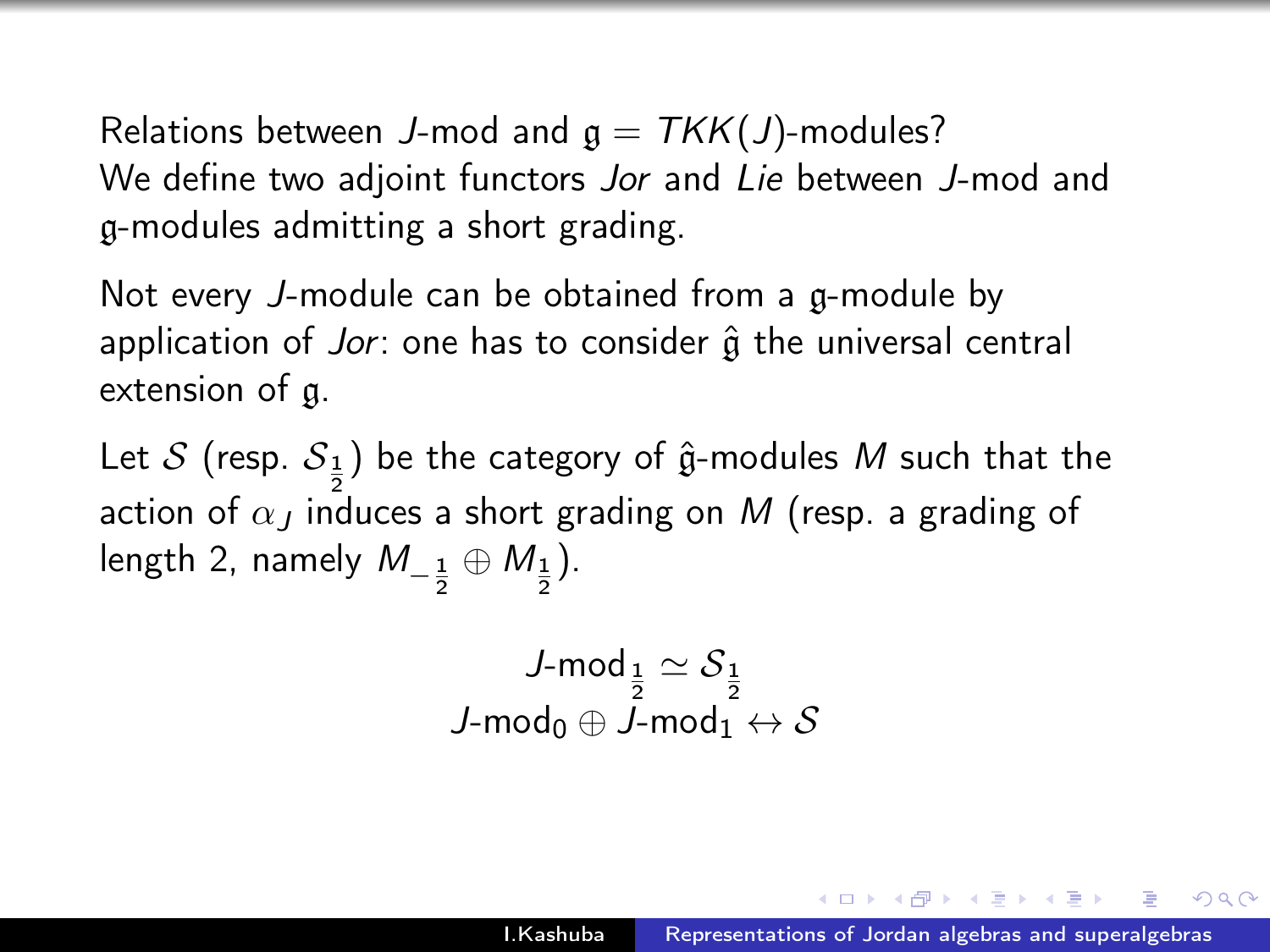|                                | g                    | S <sub>1</sub>          | S                                                                           |
|--------------------------------|----------------------|-------------------------|-----------------------------------------------------------------------------|
| $H_n(\mathbf{k})$              | $\mathfrak{sp}_{2n}$ |                         | ad, $\Lambda^2 V$                                                           |
| $H_n(\mathsf{k} + \mathsf{k})$ | $\mathfrak{sl}_{2n}$ | V. V*                   | ad, $S^2(V)$ , $S^2(V^*)$ , $\Lambda^2(V)$ , $\Lambda^2(V^*)$               |
| $H_n(M_2(\mathbf{k}))$         | 504n                 | V                       | ad, $S^2(V)$                                                                |
|                                | E <sub>7</sub>       |                         | ad                                                                          |
| J(f, n)                        | $50_{n+3}$           |                         | $\Lambda^{i}(V), i = 1, \ldots, \nu + 1$                                    |
| $n=2\nu$                       |                      | spinor                  |                                                                             |
| J(f, n)                        | $50n+3$              | $\Gamma^+$ , $\Gamma^-$ | $\overline{\Lambda}^i(V), i = 1, \ldots, \nu$<br>$\Lambda^{\nu+1}(V)^{\pm}$ |
| $n = 2\nu - 1$                 |                      | spinor                  |                                                                             |

闹 **IN** 化重新化 B

×.

 $299$ 

∍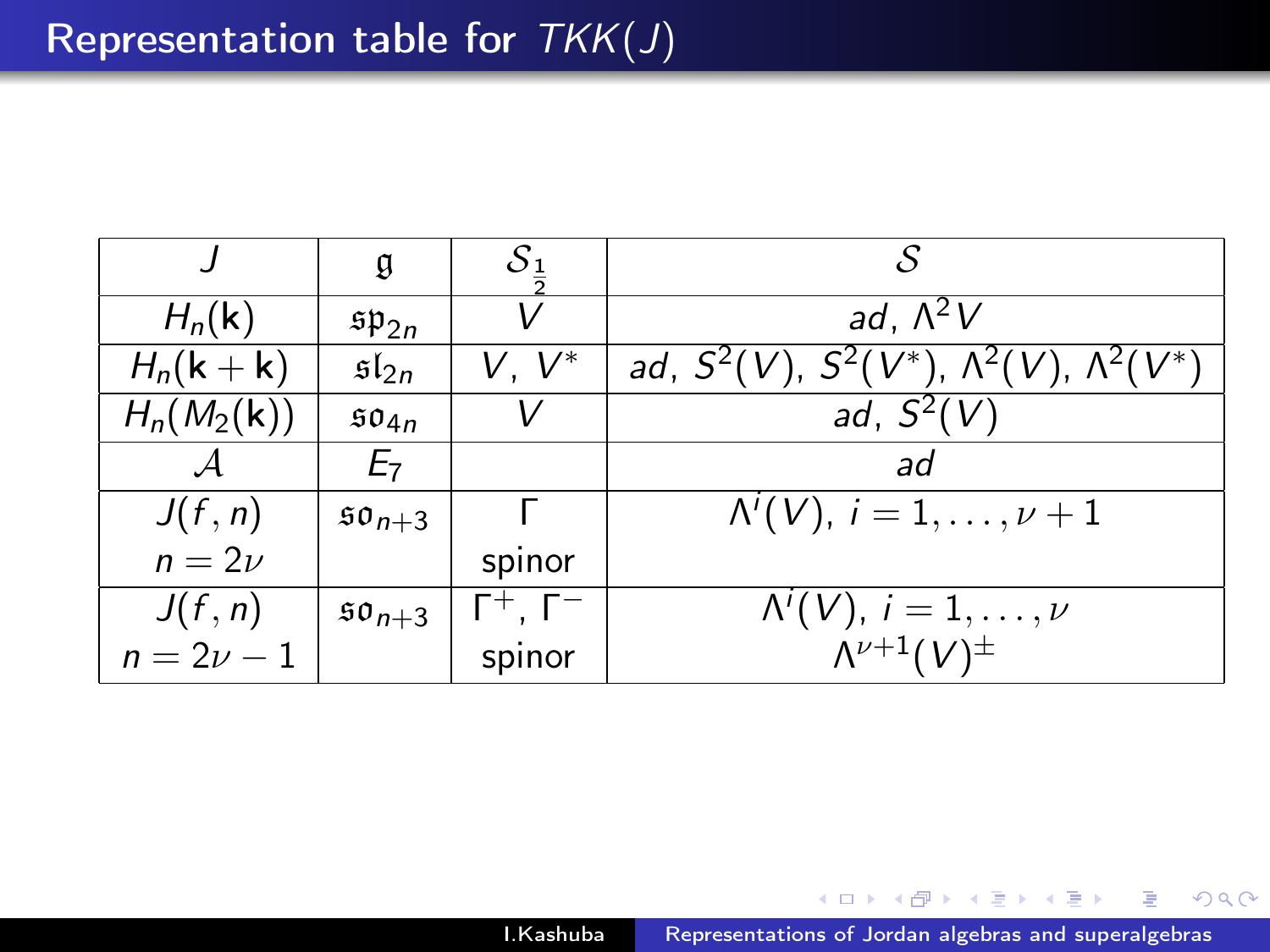Let  $\mathcal C$  be an abelian category with finitely many simple modules such that every object has finite length and every simple object has a projective cover.

Then  $\mathcal C$  is equivalent to the category of finite-dimensional A-modules. If  $L_1, \ldots, L_r$  is the set of all up to isomorphism simple objects in C and  $P_1, \ldots, P_r$  are their projective covers, then A is a pointed algebra which is usually realized as the path algebra of a certain quiver Q with relations.

The vertices

$$
Q_0 = \{ \text{simple modules } L_1, \ldots, L_r \}
$$

 $Q_1 = \{ \text{#arrows from vertex } L_i \text{ to vertex } L_j \text{ is } \dim \text{Ext}^1(L_j, L_i) \}$ 

ス 何 ト ス ヨ ト ス ヨ トー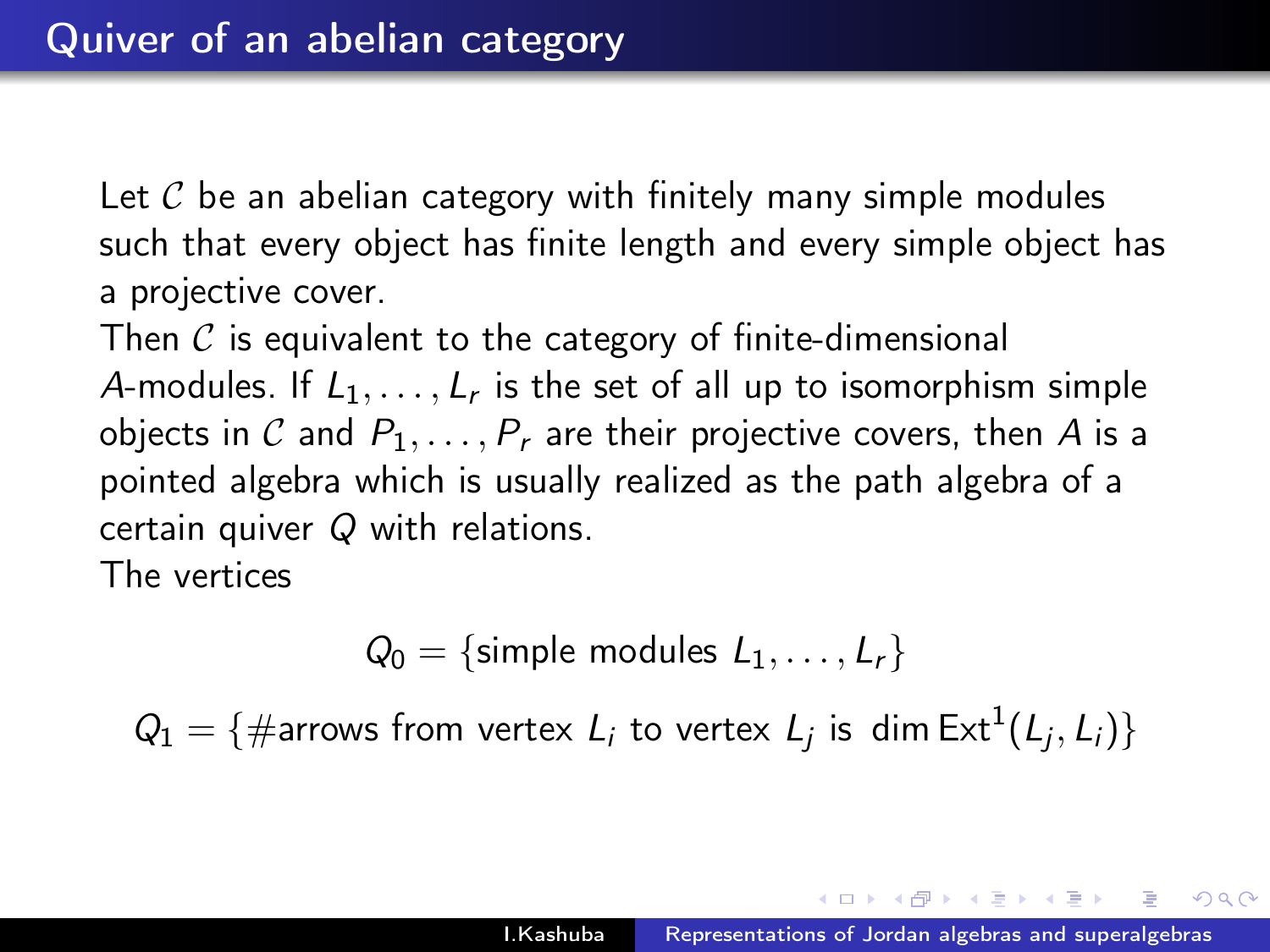$Q(\mathcal{S})$  and  $Q(\mathcal{S}_{\frac{1}{2}})$  are now straightforward:

#### Lemma

Let  $\mathfrak{g} = \mathfrak{g}_s + R$  be the Levi decomposition of  $\mathfrak{g}$ . Denote by  $\mathfrak{r}=R/R^2$ . Let L and L' be two simple  $\mathfrak{g}_s$ -modules then dim Ext $^{1}($ L, L') equals the multiplicity of L' in L  $\otimes$   $\mathfrak{r}.$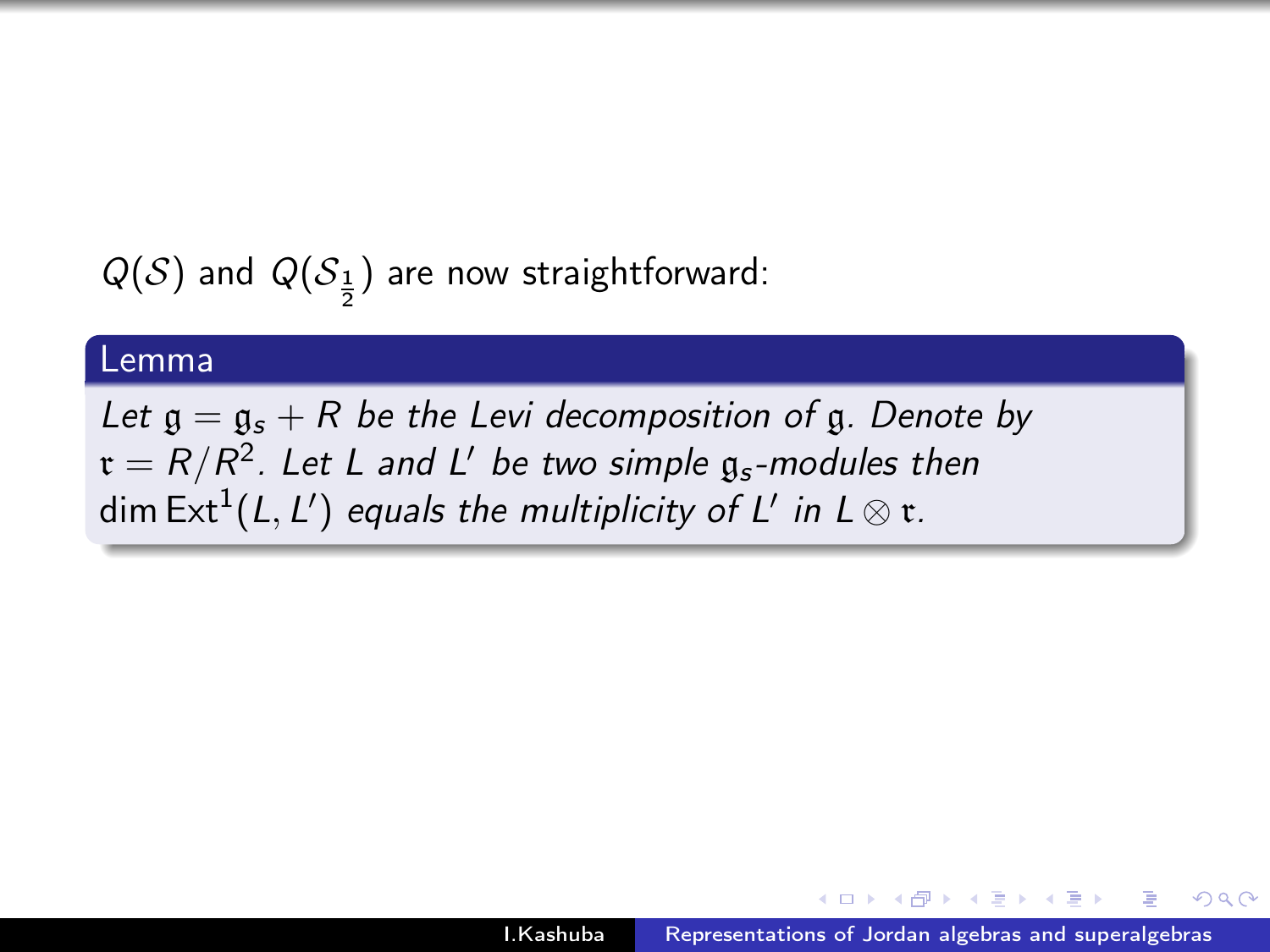## Example (Category  $S$ )

Let  $J = J(2n - 2, f) + V_1$  then  $Lie(J) = g = so_{2n+1} \oplus V, n \ge 3$ 

$$
tr \leq \frac{\gamma_0}{\delta_0} \geq V \frac{\gamma_1}{\delta_1} \Lambda^2 V \frac{\gamma_2}{\delta_2} \cdots \frac{\gamma_{n-1}}{\delta_{n-1}} \Lambda^{n-1} V \frac{\gamma_{n-1}}{\delta_{n-1}} \Lambda^n V \gamma_n
$$

with the relations

$$
\gamma_{r-1}\gamma_r = \delta_r \delta_{r-1} = 0, \ \gamma_{r-1}\delta_{r-1} = \delta_r \gamma_r,
$$
  

$$
\gamma_{n-1}\delta_{n-1} = \gamma_n^2, \text{ for } r = 1, \dots, n-1.
$$

Tame and finite J-mod<sub>1</sub>,  $deg J = 2$  were determined in K., Serganova V., On the Tits-Kantor-Koecher construction of unital Jordan bimodules, 2017.

 $\mathcal{A}$  and  $\mathcal{A}$  in the set of  $\mathbb{R}^n$  is a set of  $\mathbb{R}^n$  is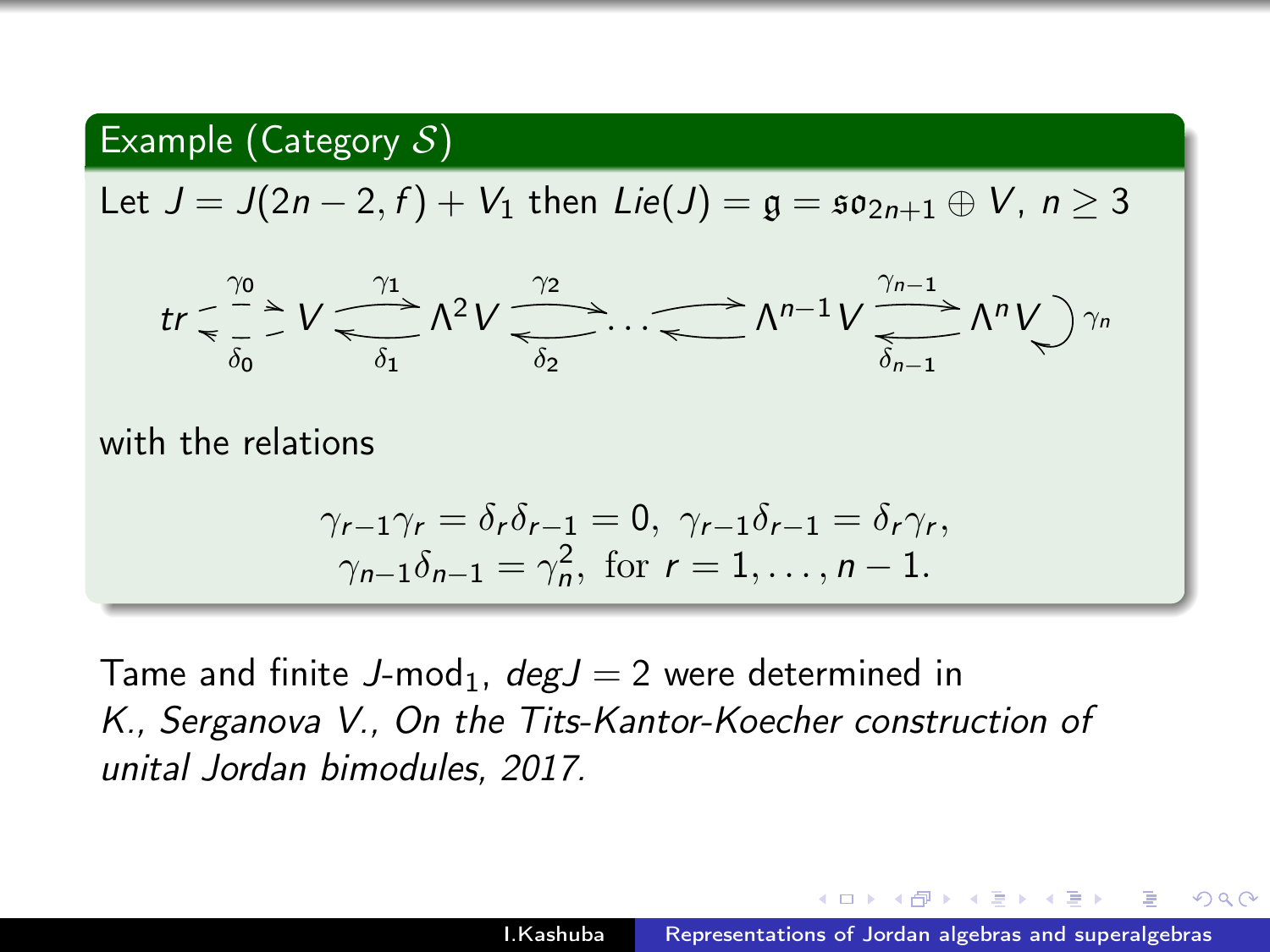#### Category  $\mathcal{S}_{\frac{1}{2}}$ 2

# It is completely different picture for  $\mathcal{S}_{\frac{1}{2}}$ .

#### Example

Let 
$$
J = J(f, 2n - 2) + V_1
$$
 then  $Lie(J) = g = so_{2n+1} \oplus V$ ,  $n \ge 3$ 

$$
\begin{pmatrix} \alpha \\ \Gamma \end{pmatrix} \qquad \alpha^2 = 0.
$$

#### Theorem

The category  $S_{\frac{1}{2}}$  is equivalent to the category of representations of a finite-dimensional graded quadratic algebra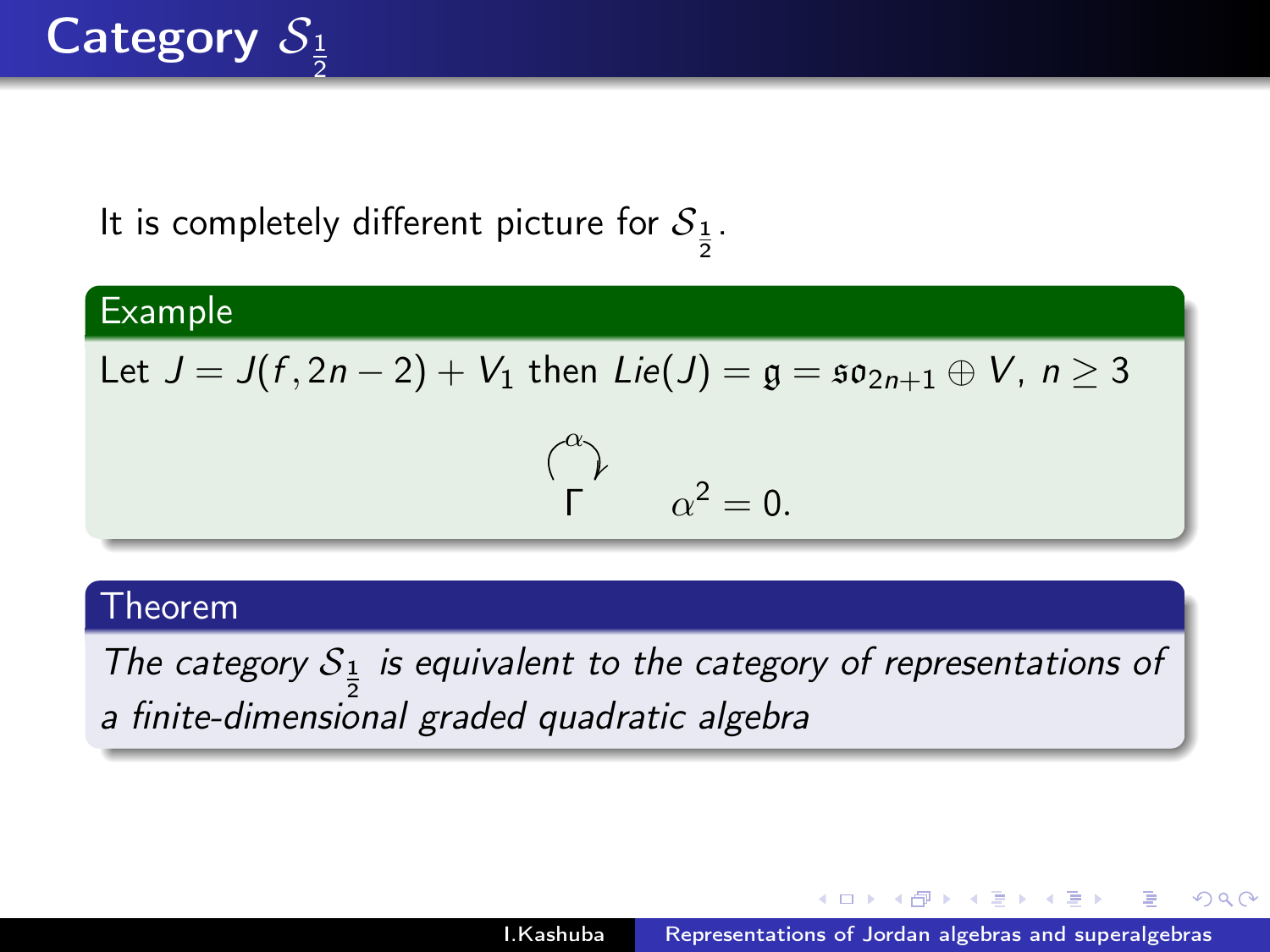Quiver blocks corresponding to simple modules in  $\mathcal{S}_{\frac{1}{2}}$ :

- **Each block has either one, two, three or four vertices;**
- Each simple block has either one or two arrows;
- Quivers with relations are the following quivers

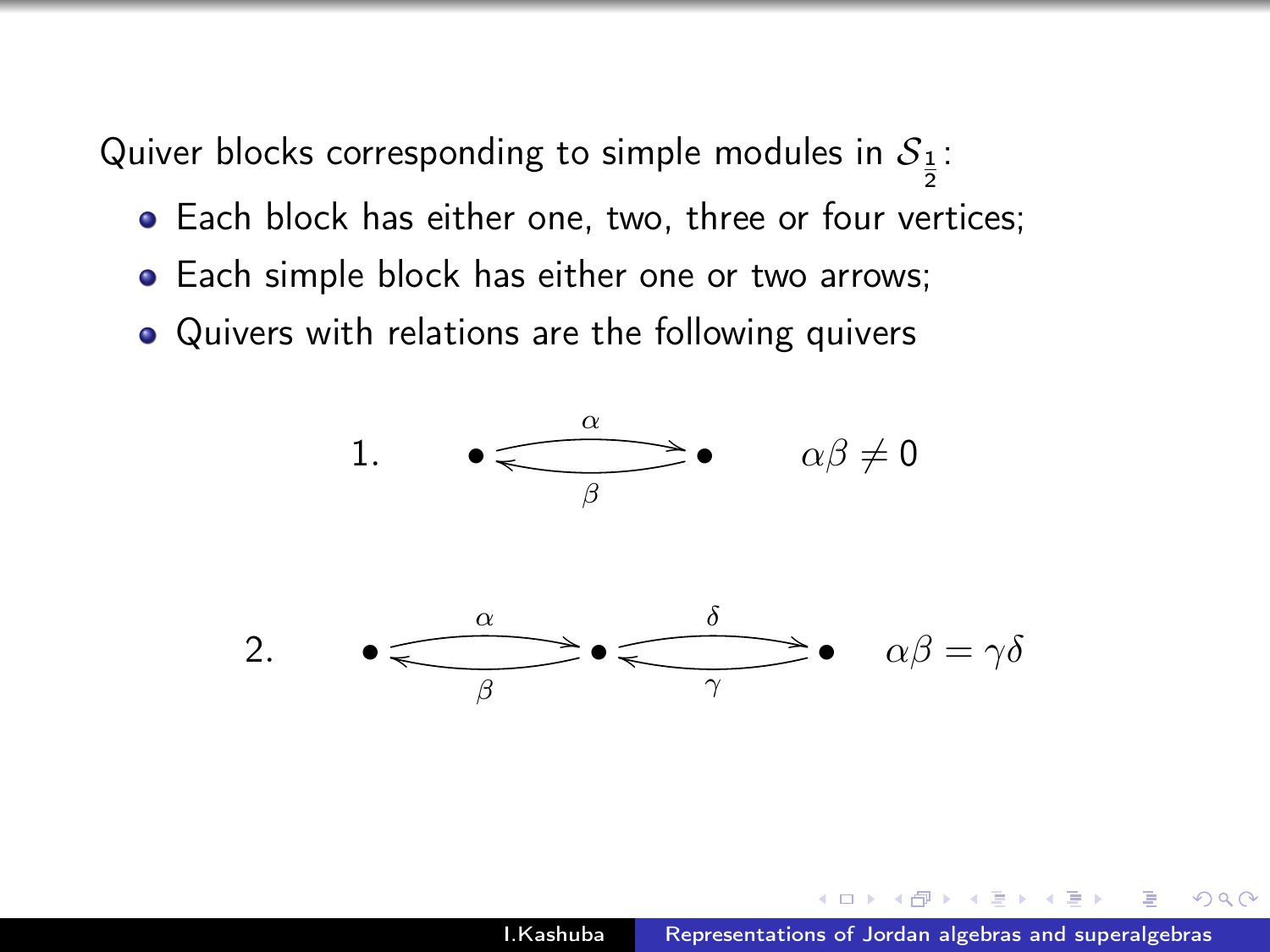



$$
\beta \alpha = -\delta \gamma \quad \delta \alpha = -\beta \gamma
$$

I.Kashuba [Representations of Jordan algebras and superalgebras](#page-0-0)

K ロ ▶ K @ ▶ K 할 ▶ K 할 ▶ 이 할 → 9 Q @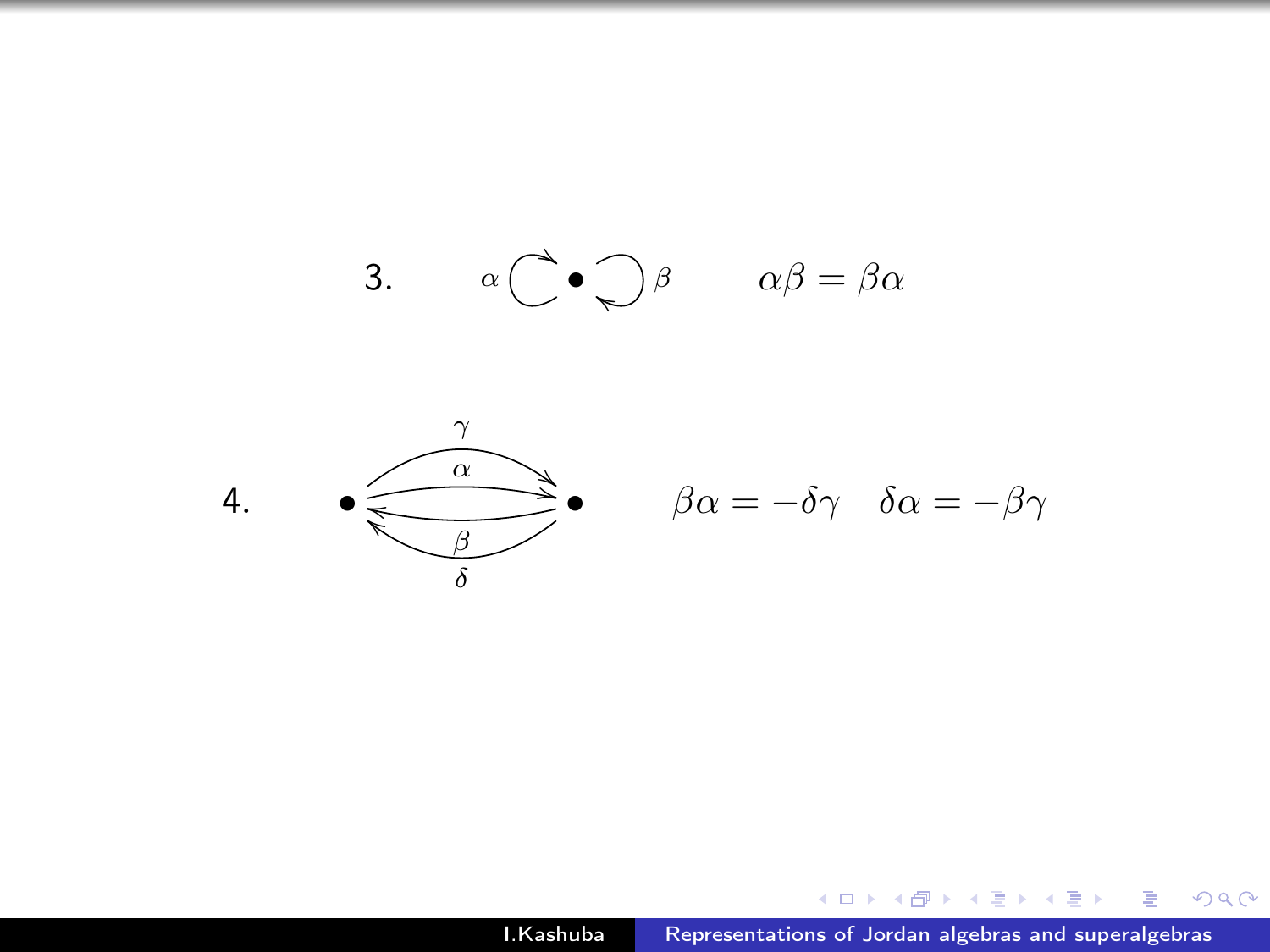#### Theorem

Every finite dimensional simple Jordan superalgebra over an algebraically closed field of characteristic 0 is isomorphic to

$$
Q_n (n \ge 2), M_{n|m}^{(+)}, JP(n) (n \ge 2), Josp(n,2m), J(m+2n),
$$
  
 $K_3, D_t, K_{10}, Kan(n).$ 

### Example

$$
TKK(M_{n|m}^{(+)}) = \mathfrak{sl}(2m, 2n)
$$
  
\n
$$
TKK(Q(n)) = Q(2n)
$$
  
\n
$$
TKK(D_t) = D(2, 1; t)
$$
  
\n
$$
TKK(J(m + 2n)) = Osp(m + 3, 2n)
$$
  
\n
$$
TKK(K_{10}) = F(4)
$$
  
\n
$$
TKK(Isop(n, 2m)) = Osp(2n, 2m)
$$
  
\n
$$
TKK(K_{20}) = H(n + 3)
$$

A + + 2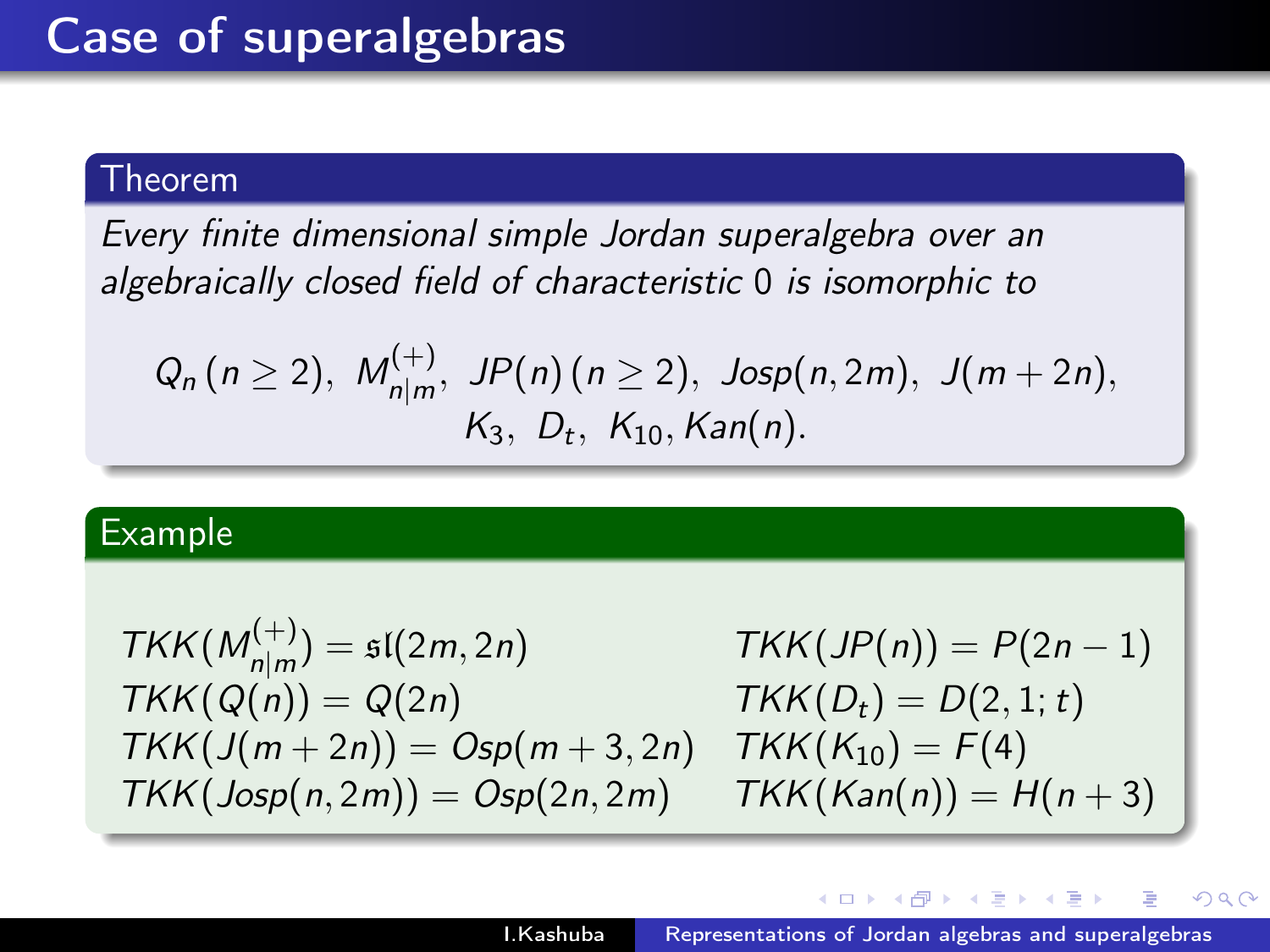## Irreducible modules

- All irreducible bimodules over finite dimensional simple Jordan superalgebras over an algebraically closed field of characteristic 0 are classified.
- A.Shtern:  $K_{10}$  and  $Kan(n)$  have only regular irreducible supermodules. (He did not consider central extension).
- C.Martinez and E.Zelmanov proved that if J is finite-dimensional simple Jordan superalgebra such that  $J_0$  is of rank  $\geq 3$  then  $U(J)$  is finite-dimensional and semisimple  $(Q(n), \text{ JP}(n), (n \geq 3); M_{\text{plm}}^{(+)}$  $\sum_{n|m'}^{(n+1)}$   $(n+m\geq 3)$ ; Josp $(n,2m)$ ;  $K_{10}$ ).
- Analogously to algebra case superalgebras  $J(m + 2n)$  have the finite number of irreducible finite-dimensional bimodule, the same is true for  $Q(2)$ . Moreover  $Q(2)$  is completely reducible.
- C.Martinez, E.Zelmanov, I.Shestakov proved that the superalgebras  $\mathcal{K}_3$ ,  $D_t$ ,  $\mathcal{M}_{111}^{(+)}$  $_{1|1}^{\left( +\right) }$ , JP(2) have infinite number of irreducible superbimodules. イロメ イ押メ イヨメ イヨメ

 $QQ$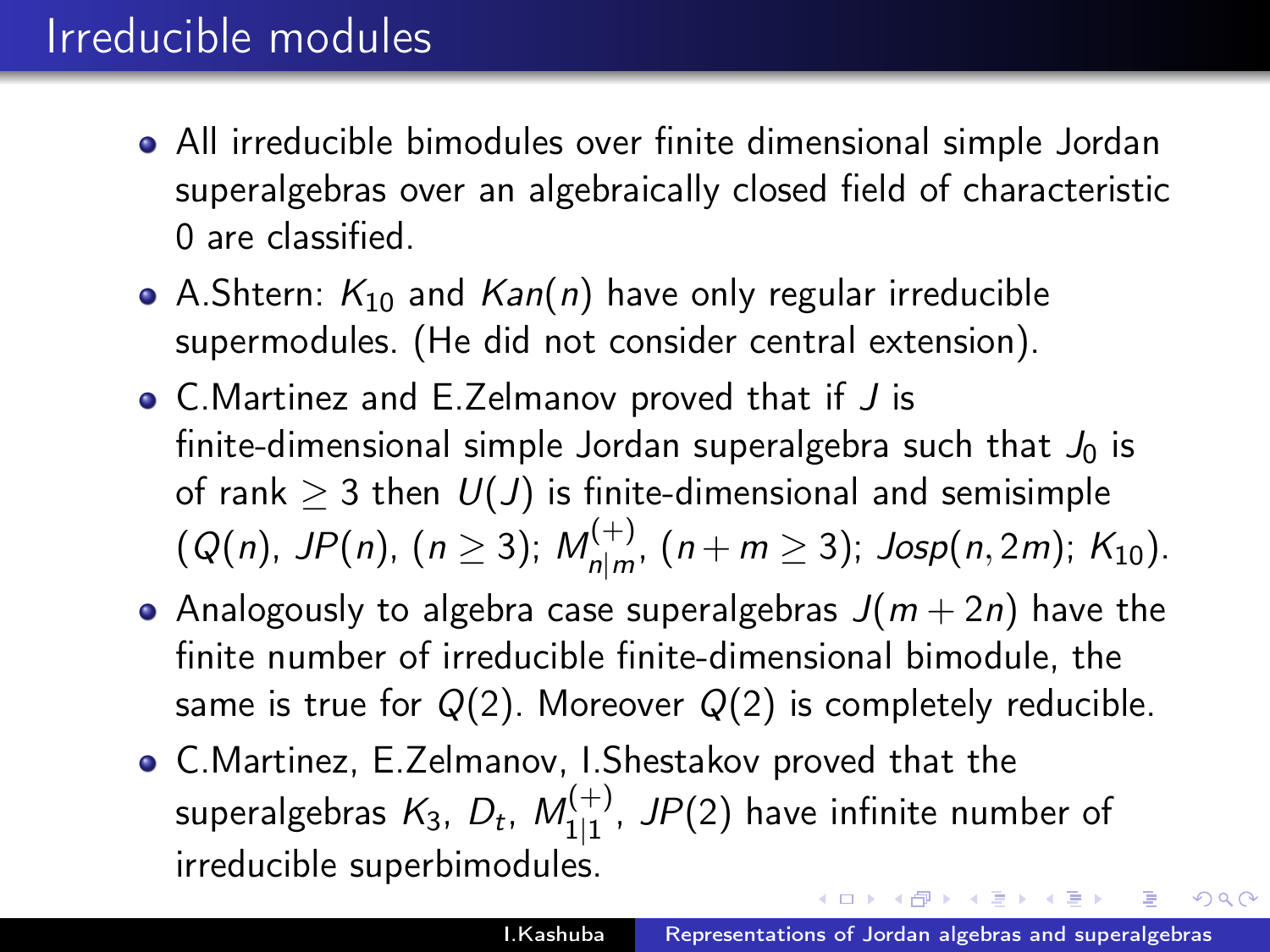Simple Jordan superalgebras which are not completely reducible:  $K_3$ ,  $D_t$ , JP(2), Kan(n),  $M_{11}^{(+)}$ '\'⊤'<br>1|1 ·

C.Martinez and E.Zelmanov have described the indecomposable modules over  $K_3$  and  $D_t$ .

The indecomposable modules over  $JP(2)$  and  ${\it Kan}(n)$  and  ${\it M}_{111}^{(+)}$ 1|1 were described in

K., Serganova V., Representations of simple Jordan superalgebras, 2020.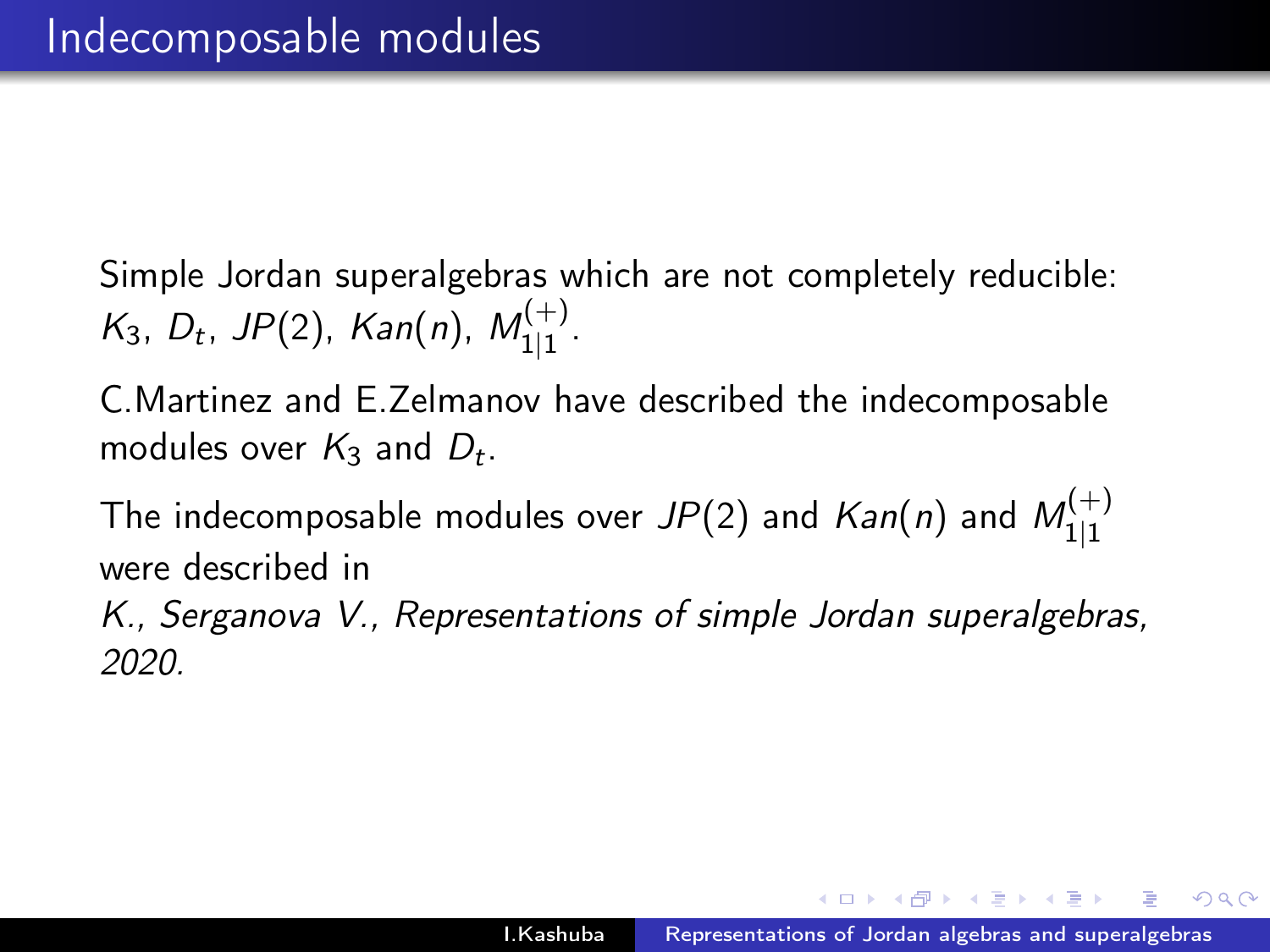# $JP(n)$  case

Recall that  $JP(n)$  is the superalgebra of symmetric elements of  $M_{n+n}(F)$  with respect to the superinvolution

$$
* : \left( \begin{array}{cc} A & B \\ C & D \end{array} \right) \rightarrow \left( \begin{array}{cc} D^t & -B^t \\ C^t & A^t \end{array} \right),
$$

$$
JP(n)=\left\{\left[\begin{array}{cc}A & B \\ C & A^{T}\end{array}\right] | A, B, C \in M_{n}(\mathbf{k}), B^{T}=-B, C^{T}=C\right\}.
$$

 $TKK(JP(n)) = P(2n - 1).$ The Lie superalgebra  $P(n)$ ,  $n \geq 2$  a subalgebra of  $\mathfrak{sl}_{n+1,n+1}$ consisting of all matrices of the form

$$
\left[\begin{array}{cc} A & B \\ C & -A^t \end{array}\right], \quad trA = 0, B^t = B, C^t = -C
$$

桐 レンコ レンコレー

 $\Omega$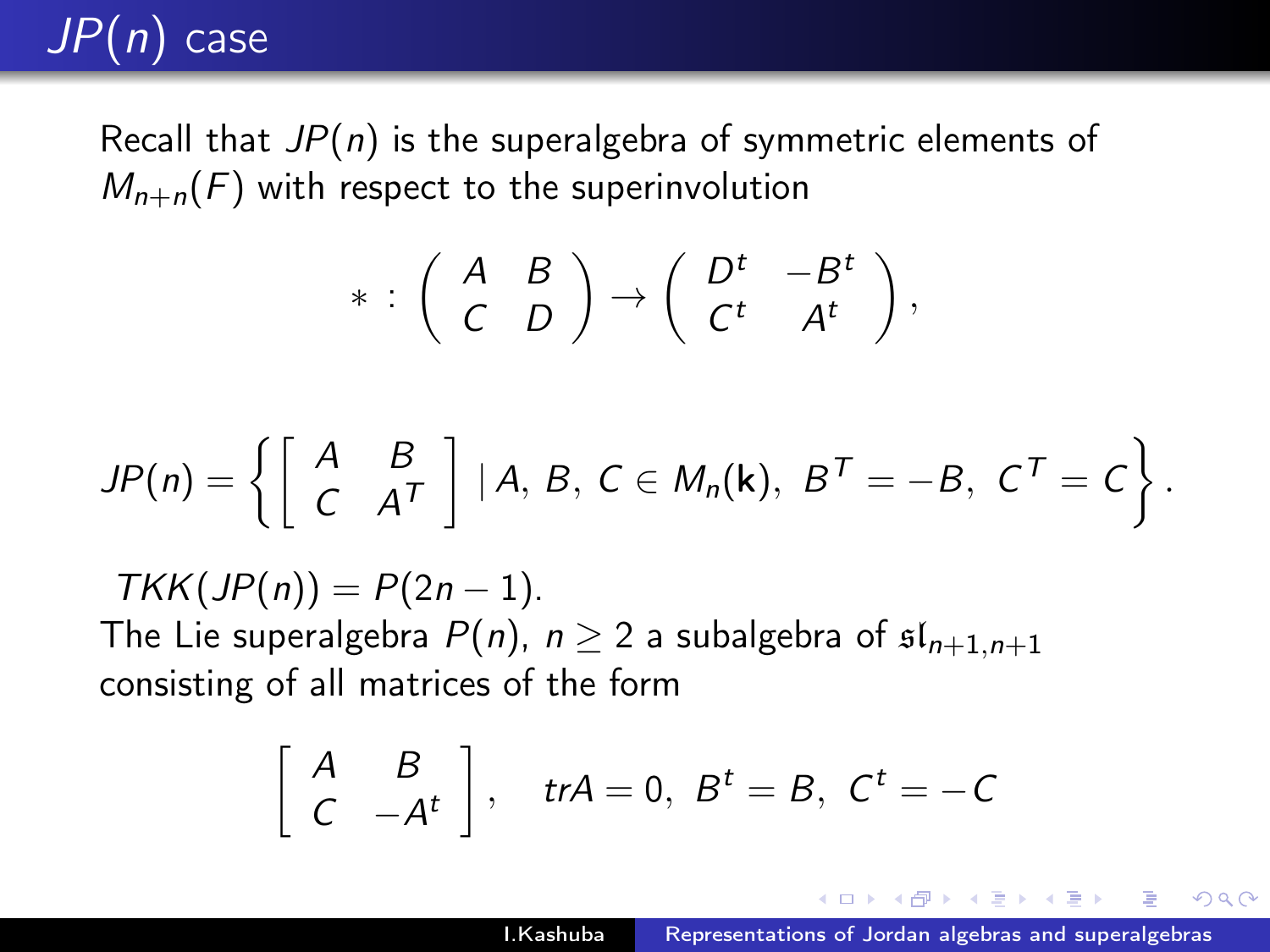For  $JP(n)$ , Martinez and Zelmanov presented four unital irreducible bimodules: regular and  $P(n - 1)$  together with their opposites.

MZ showed that  $Lie(M)$  decomposes into a direct sum of eigenspaces with respect to certain Cartan subalgebra and using weight arguments they proved that for  $n \geq 3$  there are at most four irreducible modules in  $S$ .

 $\Omega$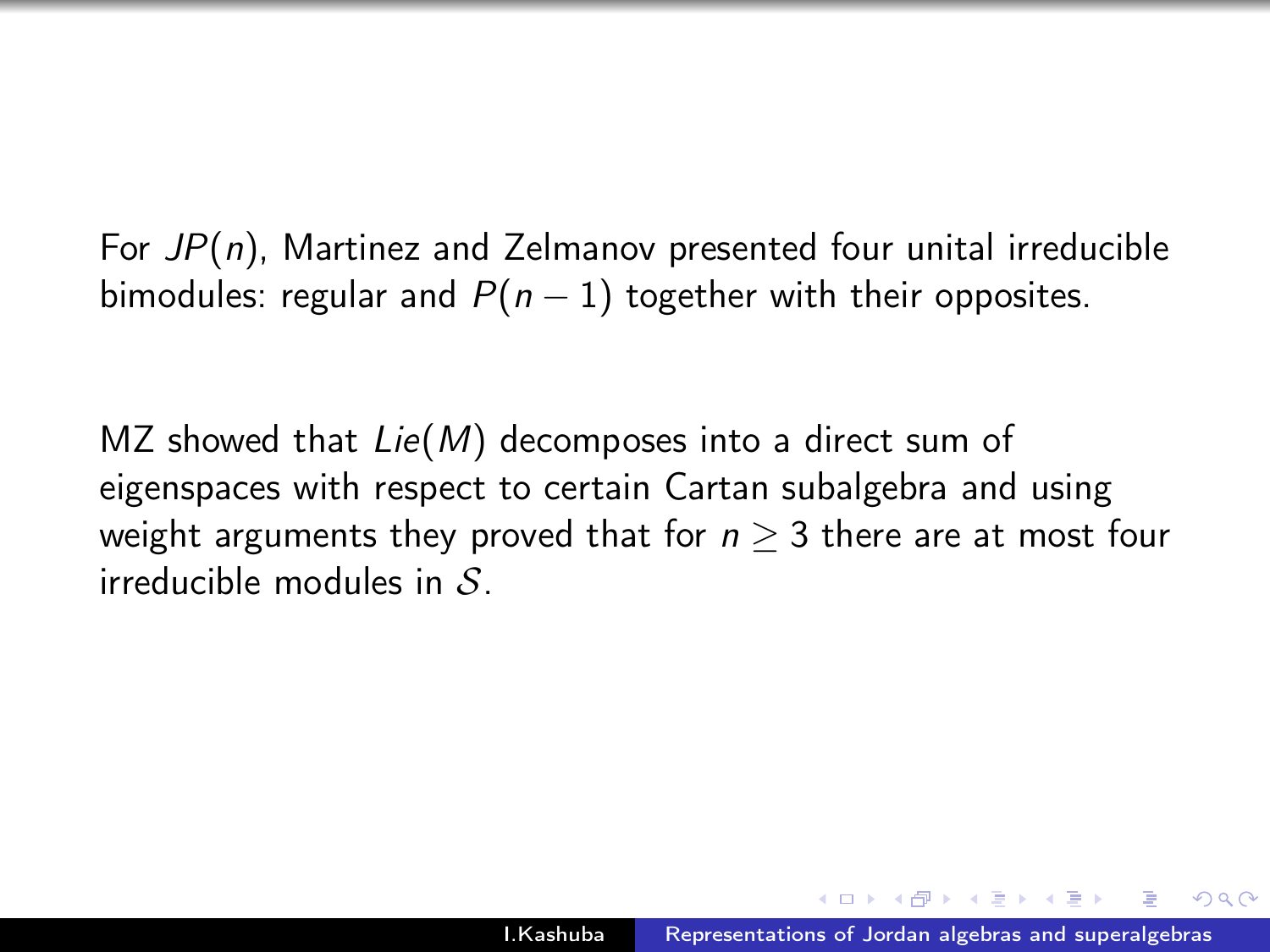# case

$$
\widehat{P(3)} = P(3) + \mathbf{k}.
$$

For JP(2) again using Lie algebra arguments MZ showed that for an arbitrary  $t \in \mathbf{k}$  there are at most four (two + opposite) non-isomorphic unital irreducible finite-dimensional modules of level t (of central charge t, the central element z acts as t on  $Lie(M)$ ).

Finally, MZ gave the explicit realization of two  $JP(2)$ -bimodules of level  $t$  as submodules of  $M_{2,2}(W)^+$ , where  $W = \sum_{i\geq 0} (\mathsf{k1} + \mathsf{k}a)d^i = \mathsf{k}[d] + a\mathsf{k}[d]$ , the Weyl algebra of the differential algebra  $(k1 + ka, d)$ ,  $da - ad = d(a) = ta$ .

Alberta Provident Commission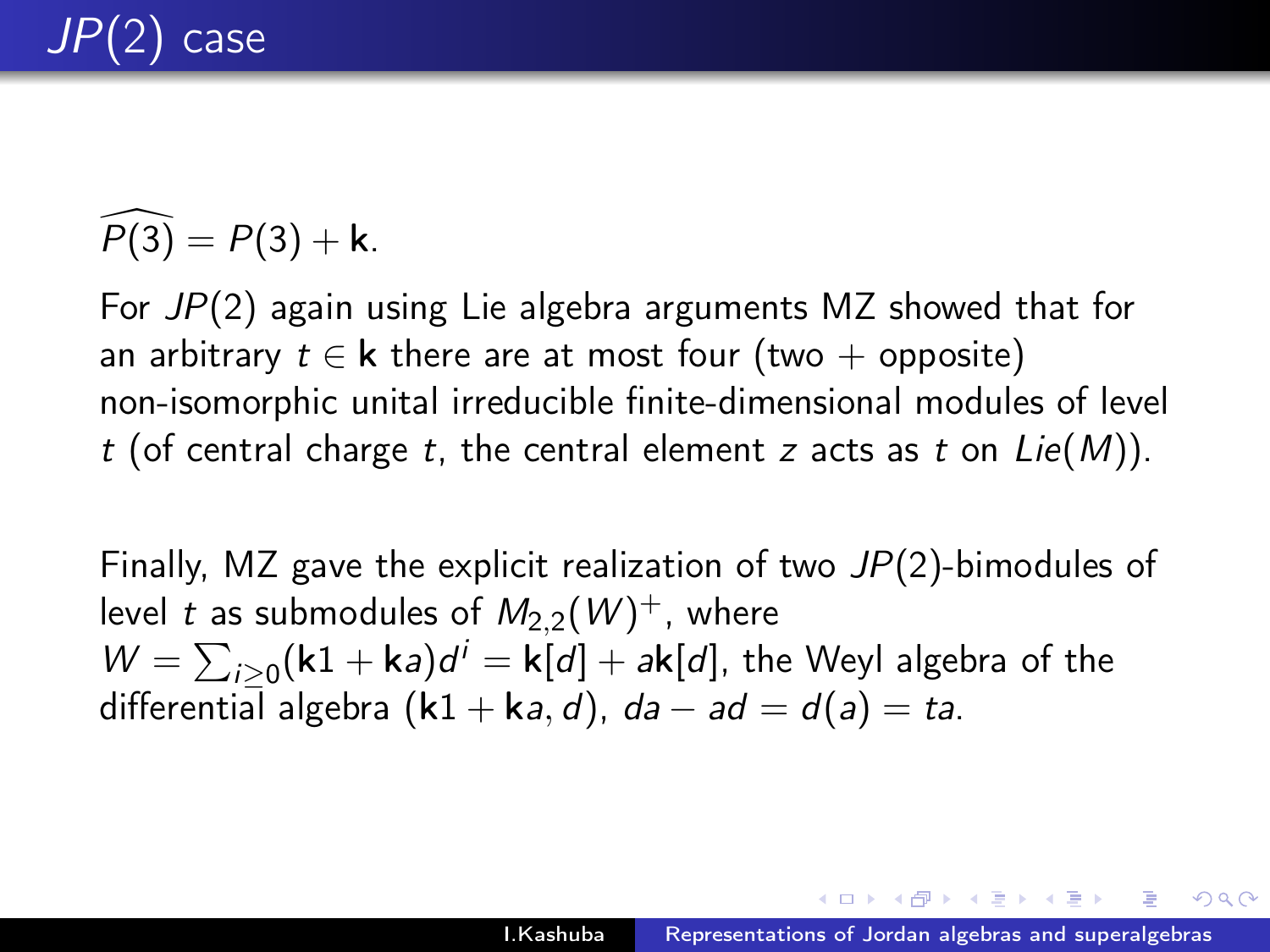# JP(2) case: indecomposable modules

Let  $\mathfrak{a} = \hat{P}(3)$  be the central extension of the simple Lie superalgebra  $P(3)$ . There is a consistent (with  $\mathbb{Z}_2$ -grading) Z-grading

$$
\mathfrak{g}=\mathfrak{g}_{-2}\oplus\mathfrak{g}_{-1}\oplus\mathfrak{g}_0\oplus\mathfrak{g}_1,
$$

where  $g_{-2}$  is a one-dimensional center,  $g_0$  is isomorphic to  $\mathfrak{so}_6$  and  $g_{-1}$  is the standard  $\mathfrak{so}_6$ -module.

Fix  $z \in \mathfrak{g}_{-2}$ . On  $V = \mathsf{k}^{4|4}$  define  $\rho_t : \mathfrak{g} \to \mathrm{End}_{\mathsf{k}}(V)$  by

$$
\rho_t \begin{bmatrix} A & B \\ C & -A^t \end{bmatrix} := \begin{bmatrix} A & B + tC^* \\ C & -A^t \end{bmatrix}, \quad \rho(z) := t,
$$

where  $c_{ij}^*=(-1)^\sigma c_{kl}$  for  $\sigma=\{1,2,3,4\}\rightarrow\{i,j,k,l\}.$  Denote the corresponding g-module by  $V(t)$ . When  $t = 0$  this module coincides with the standard g-module.

メラト メミトメミト

 $QQ$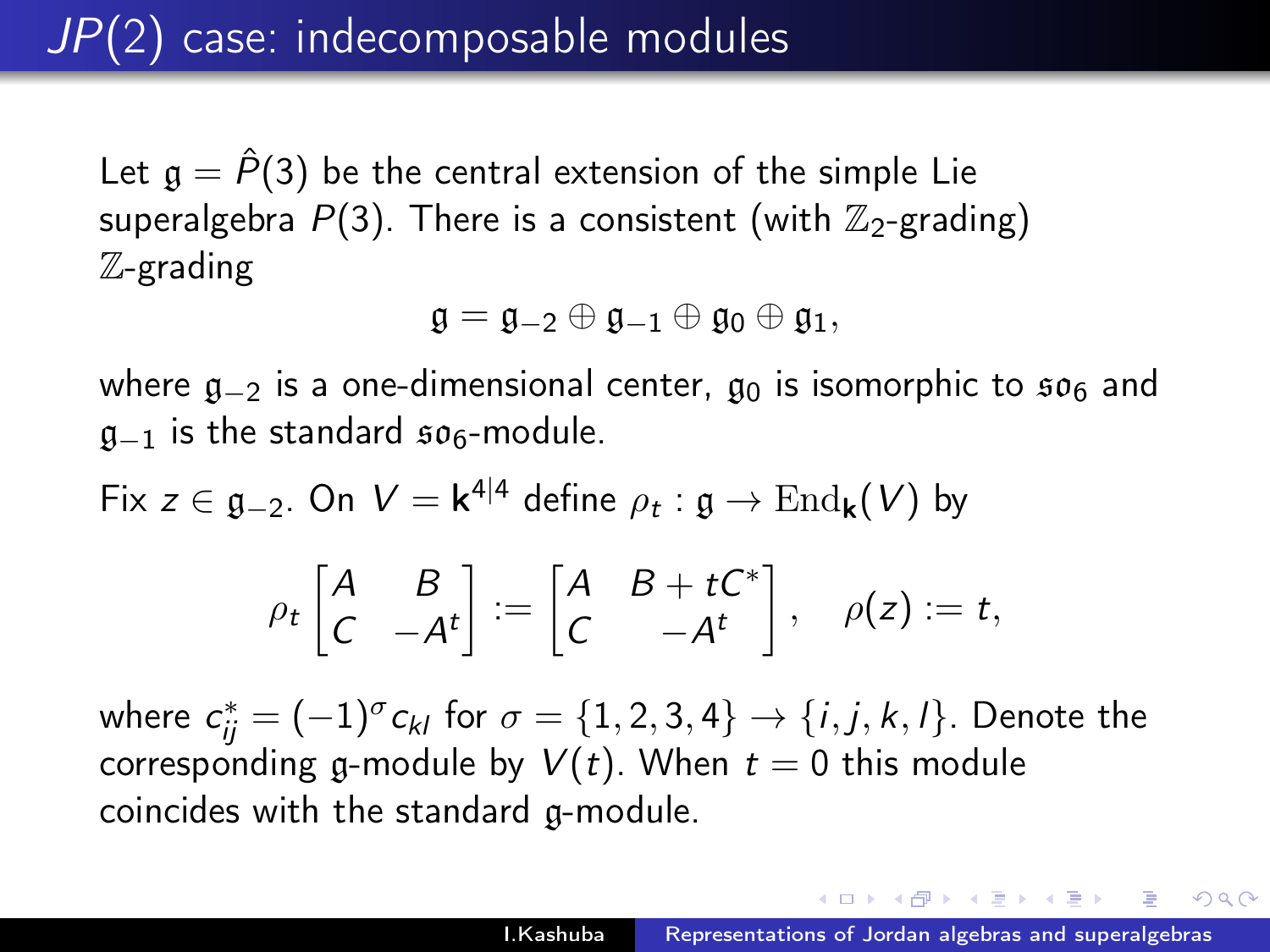### **Proposition**

- Any simple object in the category  $\mathcal{S}_{\frac{1}{2}}$  is isomorphic to  $\mathcal{V}(t)$  or  $V(t)^{op}$  for some  $t \in \mathbb{C}$ .
- Every block in the category  $\mathcal{S}_{\frac{1}{2}}$  has a unique simple object.
- The category  $S_1^t$  is equivalent to the direct sum of two copies of the category of finite-dimensional representations of the polynomial ring  $\mathbb{C}[x]$ .

$$
V(t/2) \otimes V(t/2) = S^2 V(t/2) \oplus \Lambda^2 V(t/2).
$$

Then clearly both  $S^2V(t/2)$  and  $\Lambda^2V(t/2)$  are objects in  ${\cal S}$  and have central charge t.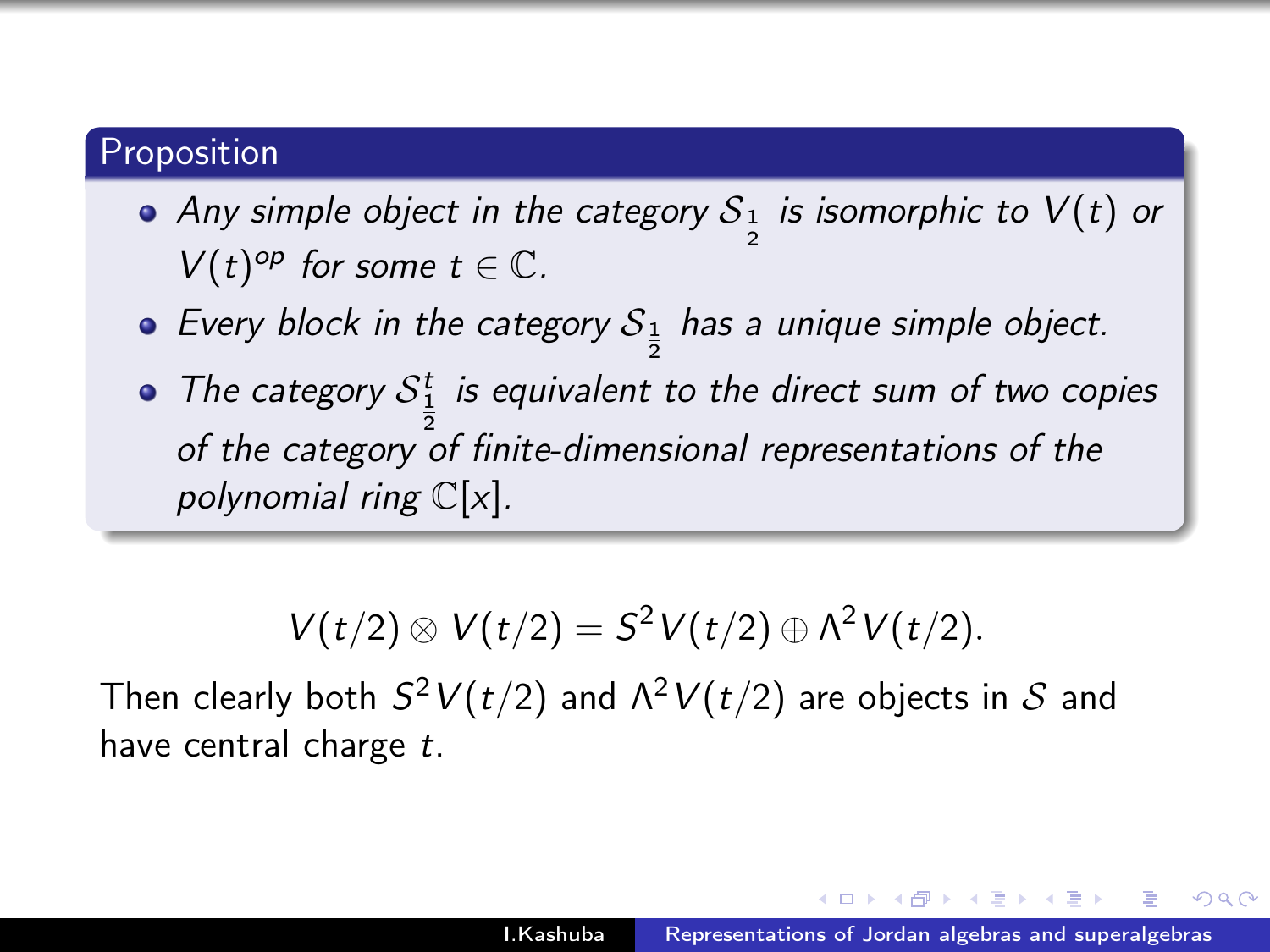# $t \neq 0$

If  $t\neq 0$  then  $S^2V(t/2)$  and  $\Lambda^2V(t/2)$  are simple. Let  $\mathfrak{g}-\mathsf{mod}_1^t$  be the full subcategory of  $\mathcal S$  consisting of modules on which  $z$  acts with eigenvalue  $t$ .

#### Theorem

- The category  $\mathfrak{g}-\textit{mod}_1^t$  has two equivalent blocks  $\Omega_t^+$  and  $\Omega_t^-$ .  $\Omega_t^+$  has two simple objects  $S^2V(t/2)$  and  $\Lambda^2V(t/2)$  .
- For every block  $\Omega_{t}^{\pm}$  two corresponding projective modules are consructed.
- The category  $\Omega_t^+$  is equivalent to the category of nilpotent representations of the quiver Q with relation  $\beta \alpha = \gamma \beta$

$$
Q\,:\, \overset{\left(\begin{smallmatrix} \alpha \\ \beta \end{smallmatrix}\right)}{\bullet} \overset{\left(\begin{smallmatrix} \gamma \\ \beta \end{smallmatrix}\right)}{\bullet}
$$

**ALLEY LE** 

 $\Omega$